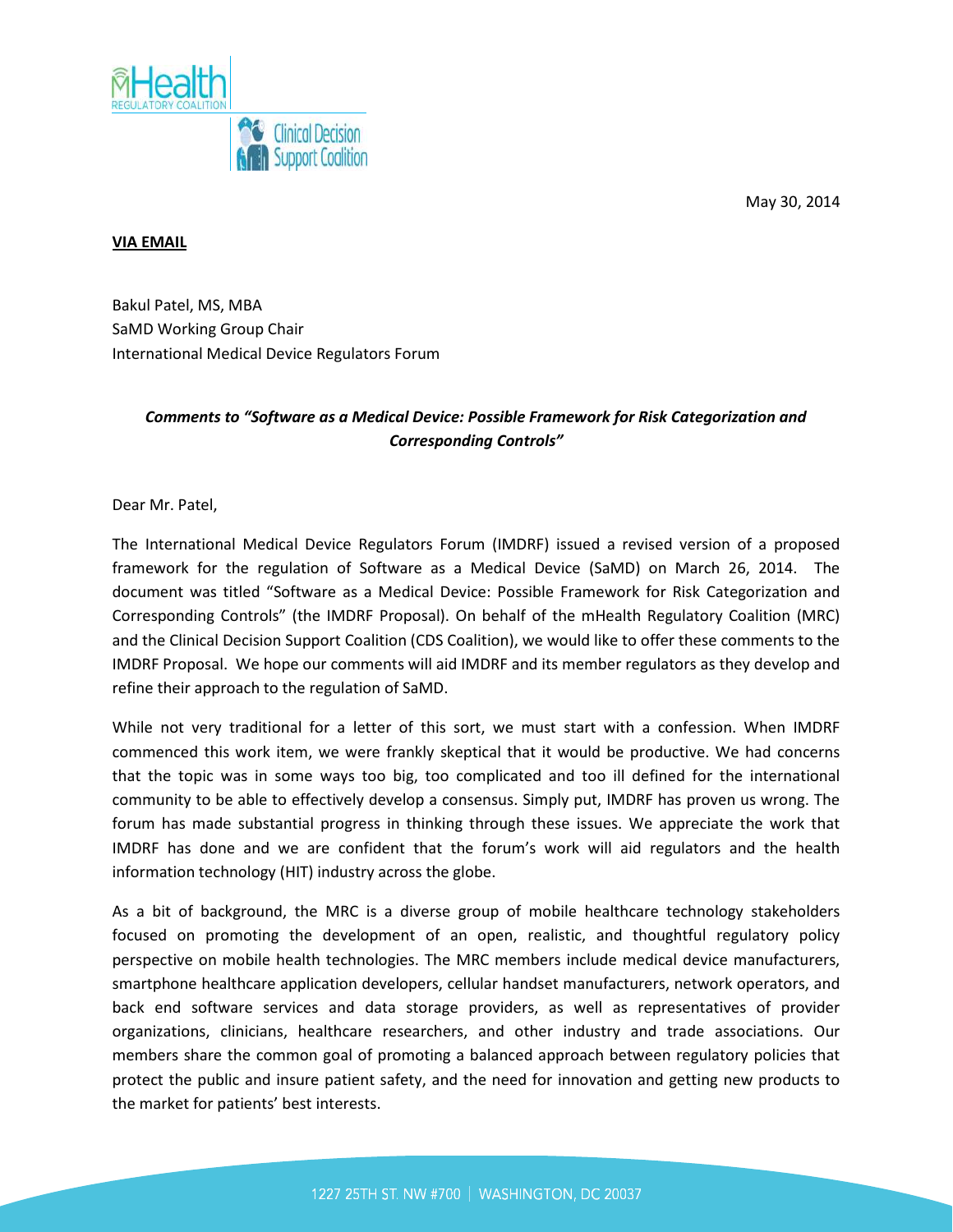Likewise, the CDS Coalition is also a diverse group of stakeholders consisting of software providers, IT infrastructure manufacturers, healthcare payers, hospitals and other providers, medical device manufacturers, trade groups, and members of the clinical community who represent patients and professional clinical societies. The CDS Coalition's focus is, not surprisingly, clinical decision support software (CDS). CDS is a critical aspect of healthcare today and is increasingly important as medical data and individual patient information become more readily available electronically. Volumes of patient data are being generated from medical devices, health information systems and other sources every day. At the same time, the digital body of medical knowledge is growing exponentially. CDS is the key to enabling effective use of all of this information for the benefit of patients. It is an innovative tool that has the potential to drastically enhance the quality of care and increase efficiencies in the delivery of such care – both of which are needed in the current healthcare environment.

The international community's view of SaMD and the regulatory approach taken by IMDRF's members is of great interest to the MRC and the CDS Coalition. In this letter, we offer our appreciation for some of the specific content the forum has developed, observe an area where we think the proposal could use some additional clarity, and then offer some additional factors IMDRF may wish to consider. As a road map, we have provided a brief outline of our comments below:

- I. Accomplishments of the IMDRF Proposal
	- a. use of examples to define regulatory lines
	- b. addressing accessory status
- II. Issues which we believe need additional clarity
	- a. the distinction between the treatment of software which is standalone and software which transforms a general purpose article into a medical device
	- b. the role of software which simply executes on a general purpose platform
- III. Additional Factors for IMDRF to consider
	- a. rules relating to accessory status and the categorization and regulation of accessories
	- b. interoperability as it relates to SaMD given the natural integration of health information technology into larger systems
	- c. CDS software and the deregulation of CDS software where the user is not substantially dependent on the software
	- d. intended uses of SaMD and particularly novel uses of software for wellness vs. disease management
- IV. Addressing non-regulated software
	- a. the IMDRF's framework for SaMD needs to define the line below which software should not be regulated

Lastly, we conclude with an expression of our appreciation of the IMDRF's efforts and a suggestion regarding the IMDRF's process in developing a framework for SaMD.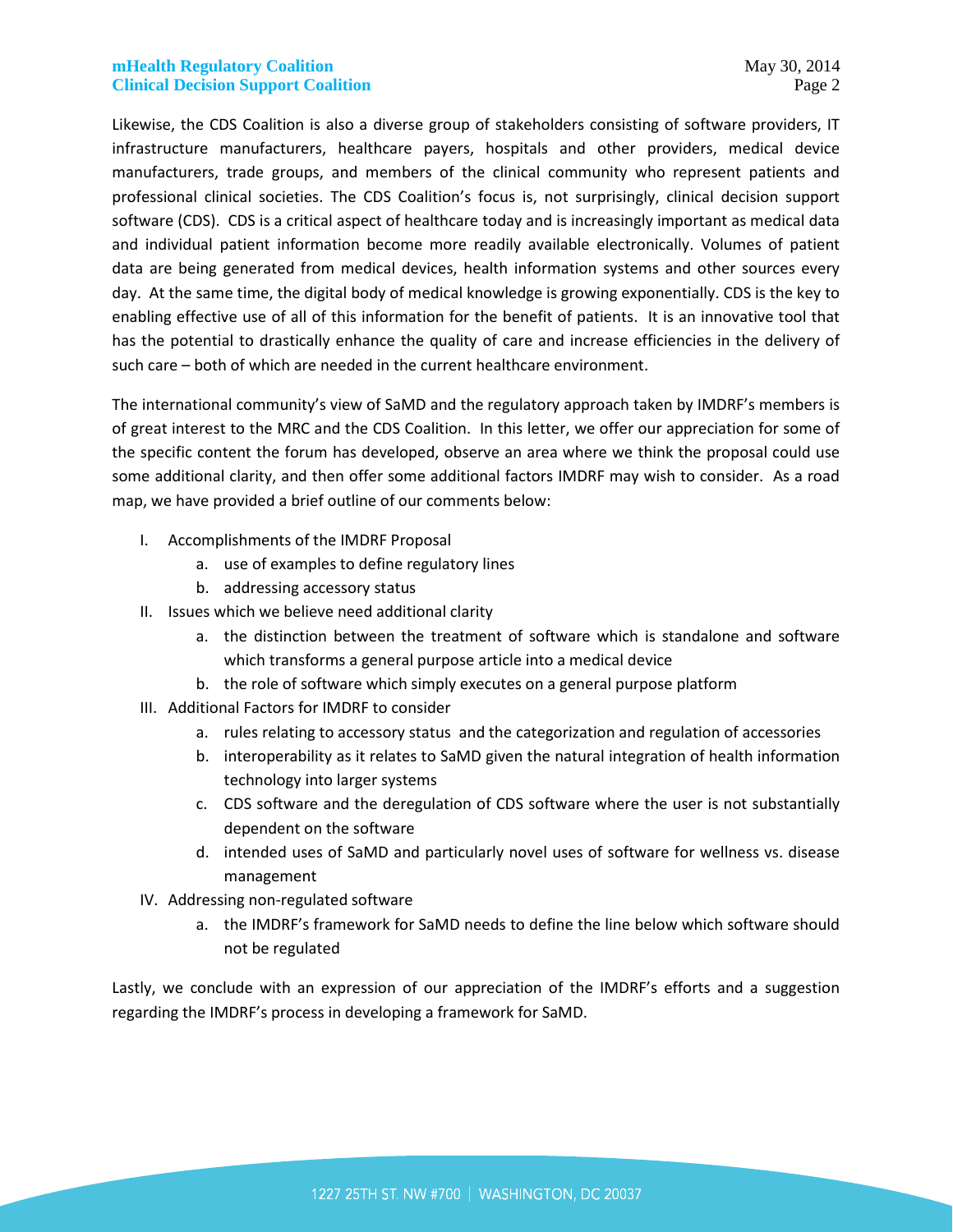# **I. What the IMDRF Proposal does well**

We are truly appreciative of IMDRF and in particular the achievement that the IMDRF Proposal represents. Pulling together the varied views of regulators from across the world could not have been an easy task. While there is much that we like about the IMDRF Proposal, we would like to highlight two features in particular that we think are very important.

*A. Use of Examples*

First, the IMDRF Proposal includes numerous examples. While any policy document needs to expressly define any lines that need to be drawn, providing examples of HIT software that fall on either side of those lines helps the reader truly appreciate and understand the lines that are drawn. Indeed, as a general principle, we would submit that anywhere a single example is helpful, two examples are even more helpful. Why? Because two points define a line. With two examples, the reader can look at both and identify the common elements between them. Identifying those common elements helps to illustrate the line that has been drawn. A single example, on the other hand, creates an ambiguity in the mind of the reader with regard to what feature of the example is truly important. In addition, examples that fall within the gray area are extremely helpful. Understanding how IMDRF views SaMD examples that are not obviously on one side of the line or the other will provide further insight into which characteristics are determinative of SaMD risk classification. The bottom line is we appreciate examples in addition to seeing the line articulated and the more challenging the example is, the better.

*A. Status of Accessories*

Second, the IMDRF Proposal, and more particularly the first SaMD document that includes definitions, expressly address the accessory status.<sup>1</sup> This status is terribly important because a very large number of the regulatory issues that involve SaMD stem from the potential of such software to be deemed an accessory to another medical device. And in practice, the potential accessory status greatly impacts both the risk categorization as well as the controls that are imposed.

In the sections below, we offer comments to aid IMDRF in addressing additional issues which are important to the HIT industry. Indeed, one of our focuses is further refining and providing context to the accessory question. We hope IMDRF will see these comments as we do  $-$  constructive feedback which will aid the forum in its creation of a framework for SaMD.

 $^1$  On December 9, 2013, IMDRF issued IMDRF/WG/N10FINAL:2013, Final version of "Standalone Medical Device Software: Key Definitions". Section 3.0 References of IMDRF/WG/N10FINAL:2013 mentions GHTF/SG1/N071:2012: Definitions of Terms Medical Device and In Vitro Diagnostic Medical Device. Section 4.0 of GHTF/SG1/N071:2012, page 5 of 6, defines accessory to a medical device and accessory to an IVD medical device.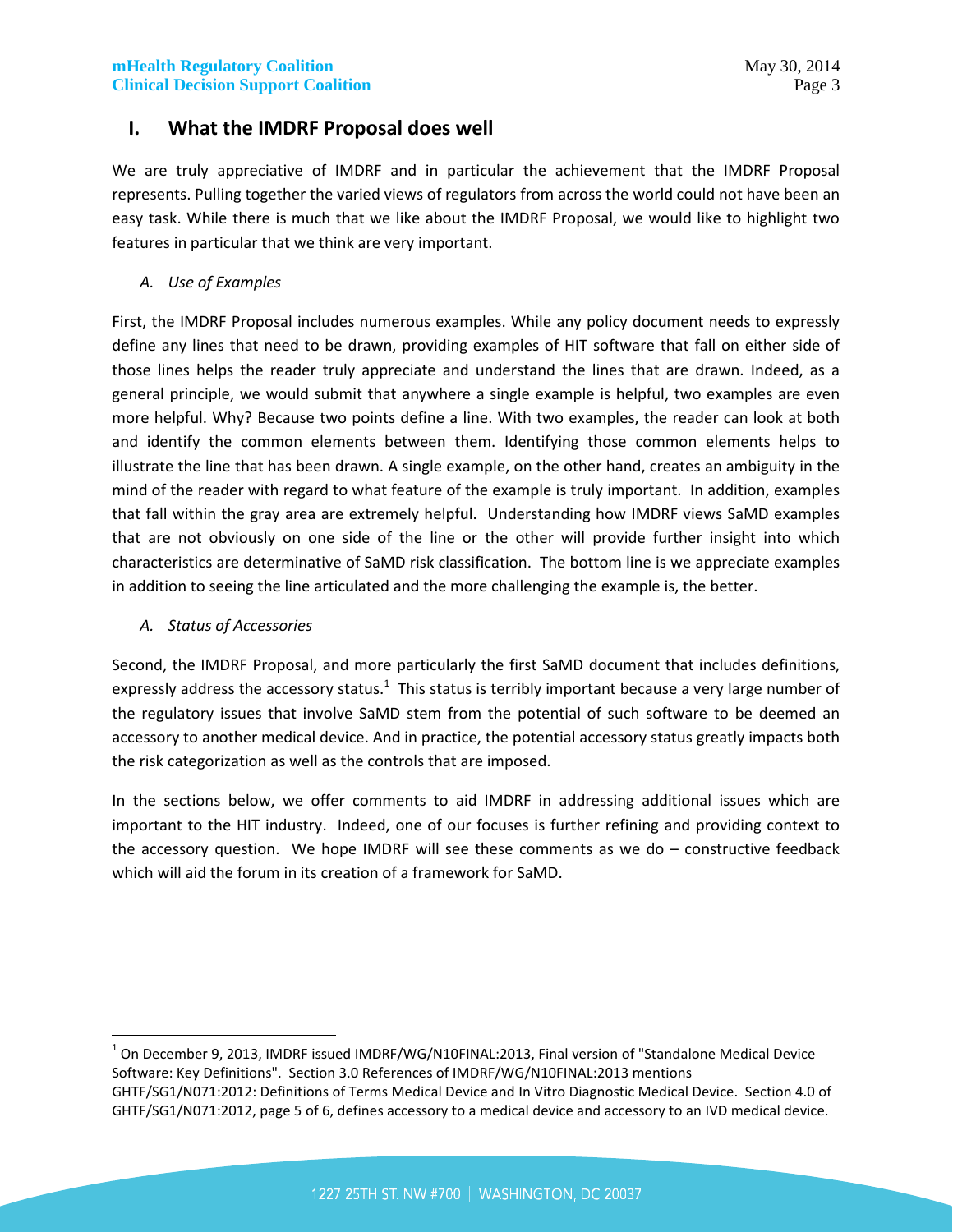# **II. Issues to clarify**

*A. Standalone software vs. software that transforms a general purpose article into a medical device*

To start with a classic example, a general purpose petri dish is just that, a simple petri dish that is not a medical device. It is unregulated in its base state. But what happens if we incorporate a disease focused purpose into the petri dish's intended use? When a manufacturer takes that petri dish and fills it with a certain agar to market it as a specialized tool for incubating particular bacteria in order to diagnose a particular disease, the whole package becomes a regulated medical device. At that point, the petri dish is no longer a general purpose article because it is intended to be used solely as a specialized diagnostic tool. It is no longer a petri dish that could be used for a variety of scientific purposes. In this case, the petri dish would be either a component or an accessory of the finished medical device, depending how it is delivered to the customer. $2$ 

The example above is relevant to the characterization of SaMD in the IMDRF Proposal. Unfortunately, the IMDRF Proposal combines two distinct categories of software which should be distinct like the two scenarios involving petri dishes detailed in our example. It mixes:

- 1. Software that is independent of a platform, and in fact can be used on any number of platforms and is itself a medical device, alone, *with*
- 2. Software that when combined with other general purpose articles by the vendor becomes part of a total system, collectively a medical device that literally touches the patient, delivering therapy or conducting diagnosis.

We firmly believe that software under (1) and (2) involve completely different regulatory scenarios. The IMDRF's framework for SaMD should at least separate, if not exclude from the definition of SaMD, any software which transforms hardware into a medical device. For example, a mobile app that transforms a cell phone, including the built-in microphone, into an electronic stethoscope should be outside the scope of SaMD regulation or at least placed in a separate category within the document. The following are a few examples contained in the guidance document which we think should be separated or excluded because they trigger different regulatory issues:

1. The IMDRF Proposal classifies software intended to reduce tinnitus through music therapy as SaMD. We think that is out of scope for this document and should be removed. The music therapy software might reside on a general purpose computer, but it is driving a medical device, namely headphones or speakers that are delivering music therapy. In that case,

 $^2$  Vendors always have strategic choices in this regard. For example, an agar manufacturer could choose to simply sell its agar to customers and make specialized claims about the suitability the agar, and then advise its customers to go out and buy a petri dish that meets certain general specifications, dictated by whatever would be required for the safe and effective operation of the test. If, on the other hand, the vendor decides that from a business standpoint it can produce greater value by selling the fully configured agar plus petri dish, the vendor is taking on the obligation to include the petri dish in its quality system. So exactly what gets included in the regulated medical device the vendor sells is to some extent in the vendor's control.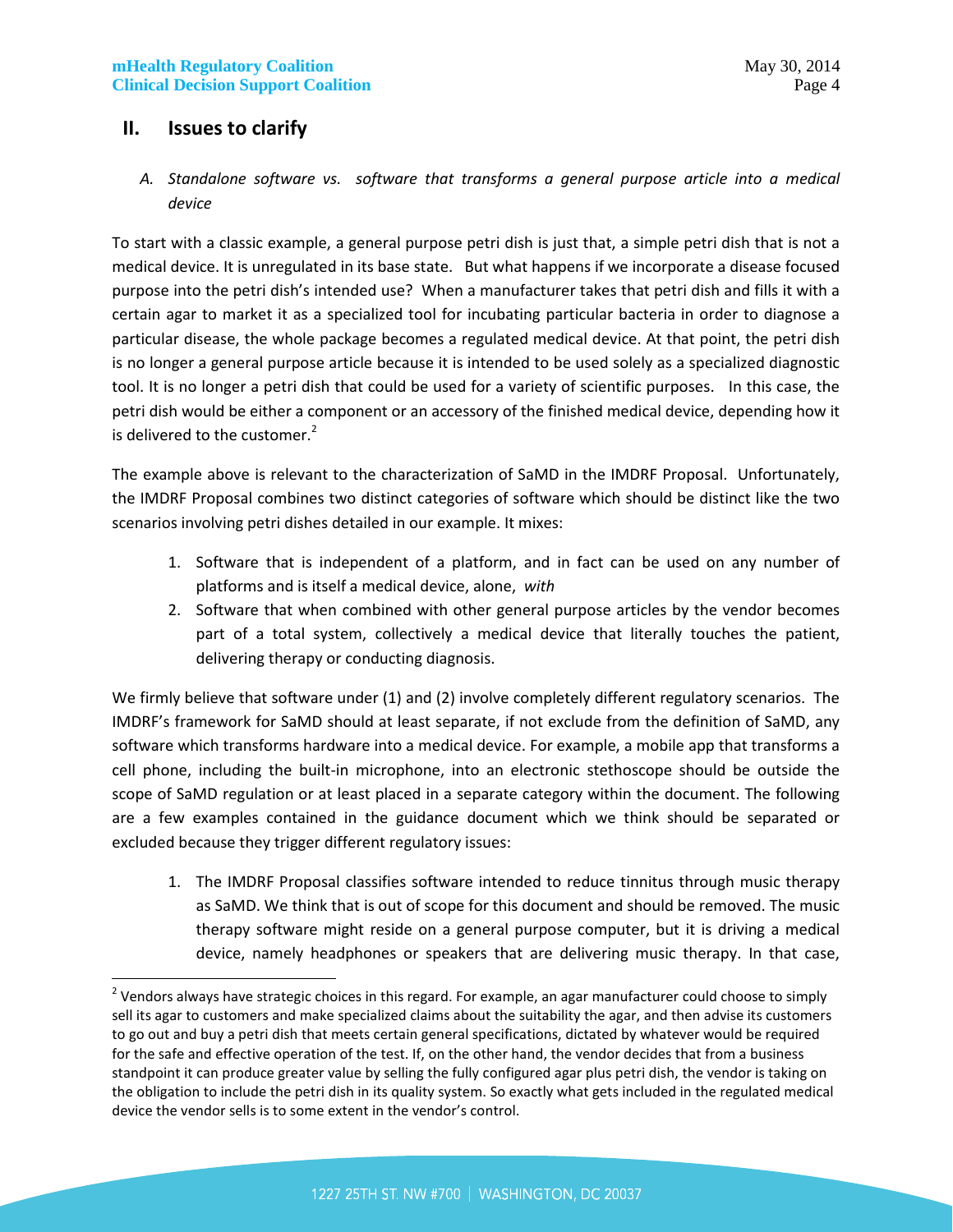music is not mere information, but rather is having a direct therapeutic effect on a patient. Certainly the headphones are not a medical device when sold by the manufacturer of the headphones, but they become a medical device when joined to a system that is promoted for the clear purpose of delivering therapy directly to a patient.

2. The same would be true of software that uses a microphone to listen for sounds of interrupted breathing – during sleep apnea events – and sounds a short tone to rouse the sleeper just enough to limit the pause to an acceptable interval. That system uses both microphones and speakers to aid in the treatment of a disease, sleep apnea, and thereby converts those general purpose electronics into medical devices.

There are a few other examples peppered throughout the document of software that is not simply operating on a general computing platform, but rather turning sensors into medical devices in the hands of the vendor, which according to the definition of SaMD, the software cannot do. Those examples should be removed from this guidance and addressed in a document focused on software that converts general-purpose sensors into medical devices. It is confusing to blend the two substantially different regulatory concepts and doing so will lead to a lack of certainty within the HIT industry and the regulatory community.

We must acknowledge that perhaps the confusion stems from assumptions regarding how a vendor provides its software. Perhaps in these examples, IMDRF contemplates that the software would be sold independently, and the software vendor would merely specify in general terms the type of hardware that would be necessary. In that instance, it would be like and agar manufacturer selling agar to customers, and simply telling them to go out and buy their own petri dish; resulting in the petri dish not being regulated. If that is what IMDRF is talking about, then the IMDRF should explain that more clearly.

Software that transforms hardware into a medical device should also be dealt with separately because it raises special issues that need to be addressed. As we explain in Appendix A, which is our policy proposal with regard to accessories, we believe that a general purpose article should retain its unregulated status so long as that general purpose article remains general purpose. For example, if a general purpose cell phone is sold for a wide variety of communication computing needs, it would remain unregulated even if it comes preloaded with medical device software. That scenario is different from our petri dish hypothetical above where the petri dish combined with the agar became a single product solely marketed for a specific medical use. The general purpose article would be promoted for general purposes, but obviously would include the specific medical purpose.

To return to some of the examples contained in the IMDRF Proposal, if the music for treating tinnitus is just sold like any music and could be played on any sound system, then the media containing the music alone would be the regulated article, not the numerous possible playback devices for that music. However, the analysis changes if the music is combined with some sort of computing device and headset into a dedicated unit used only for treating tinnitus. In that case, the software, computing device and headset form a dedicated system in the hands of the vendor that would be regulated as a medical device.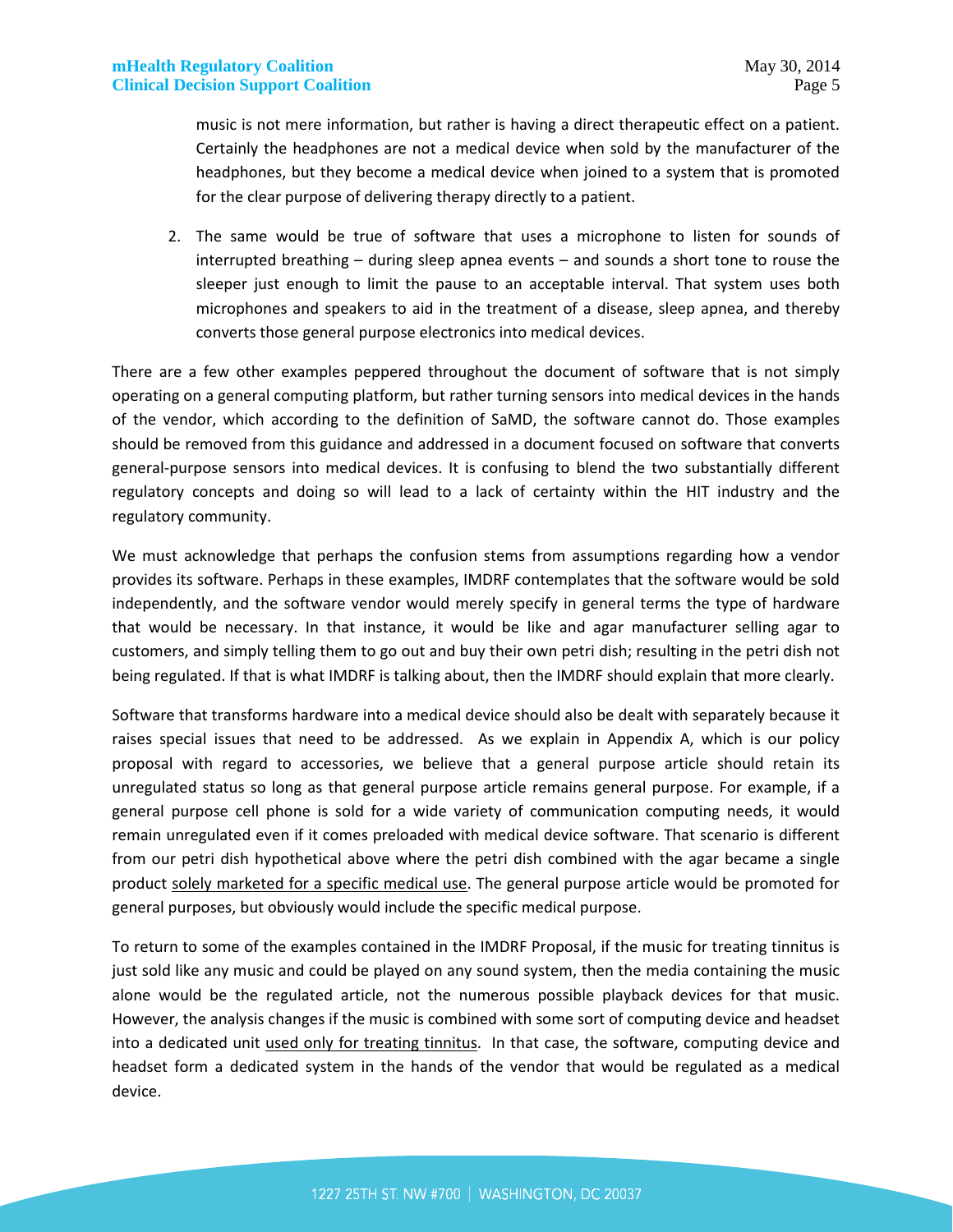Our point is simply that the issues are different when the software has to be examined in the context of its relationship to certain hardware that actually delivers therapy or provides a diagnosis. Those issues should be dealt with separately to prevent inappropriate regulation of such software-hardware systems and also reduce ambiguity in the proposed framework for the regulation of SaMD.

### *B. Clarifying the criterion: the role the software plays*

Based on the immediately preceding comment, in this section we focus on software that simply executes on a general purpose computing platform. The software does not directly deliver therapy to a patient, nor does it directly perform a diagnostic test or procedure. In our view, such software could receive data from a medical device, but it should not drive the medical device from which it is receiving data. In this section of our comment letter we are focused on a sub-set of this type of software which would function as CDS software and how it fits into the three-tier framework in the IMDRF Proposal.

Unfortunately, the distinctions between the three roles for software to play under the proposed document are difficult to understand. Before we get into the specific ambiguity, please allow us to state a few beliefs to ensure that they are accurate:

- 1. We believe that as presently defined, SaMD will never directly control the medical device, but rather will only communicate information to a human for that human agent to then make a decision on next steps. The definition of SaMD in section 5.1 of the December definitions document is a bit ambiguous on this point because it merely observes that the software will not be part of medical device hardware or drive medical devices.<sup>3</sup> The definition nonetheless contemplates that the software would interface with medical devices, which we interpret to mean largely receiving information from medical devices. We assume that SaMD would never be part of the closed loop system where the software might take in sensor data and then automatically make a decision which is communicated to a therapeutic medical device.
- 2. Another basic assumption here is that the introduction of SaMD does not result in a physician or other user receiving less information than he or she previously would have. One of the examples of SaMD is software that monitors a combination of ventilator data and patient monitor respiratory system signals to determine if breathing assistance is needed and advises either specific changes to ventilator settings or commencement of resuscitation efforts, as appropriate. We assume in that instance that the SaMD is in addition to the hardware and software that the anesthesiologist is presently using and all of the alarms that are presently available would remain available after the SaMD is incorporated. Thus we assume in this situation that the software is not configured to replace other information, but rather to supplement it.

 $3$  See note 1 above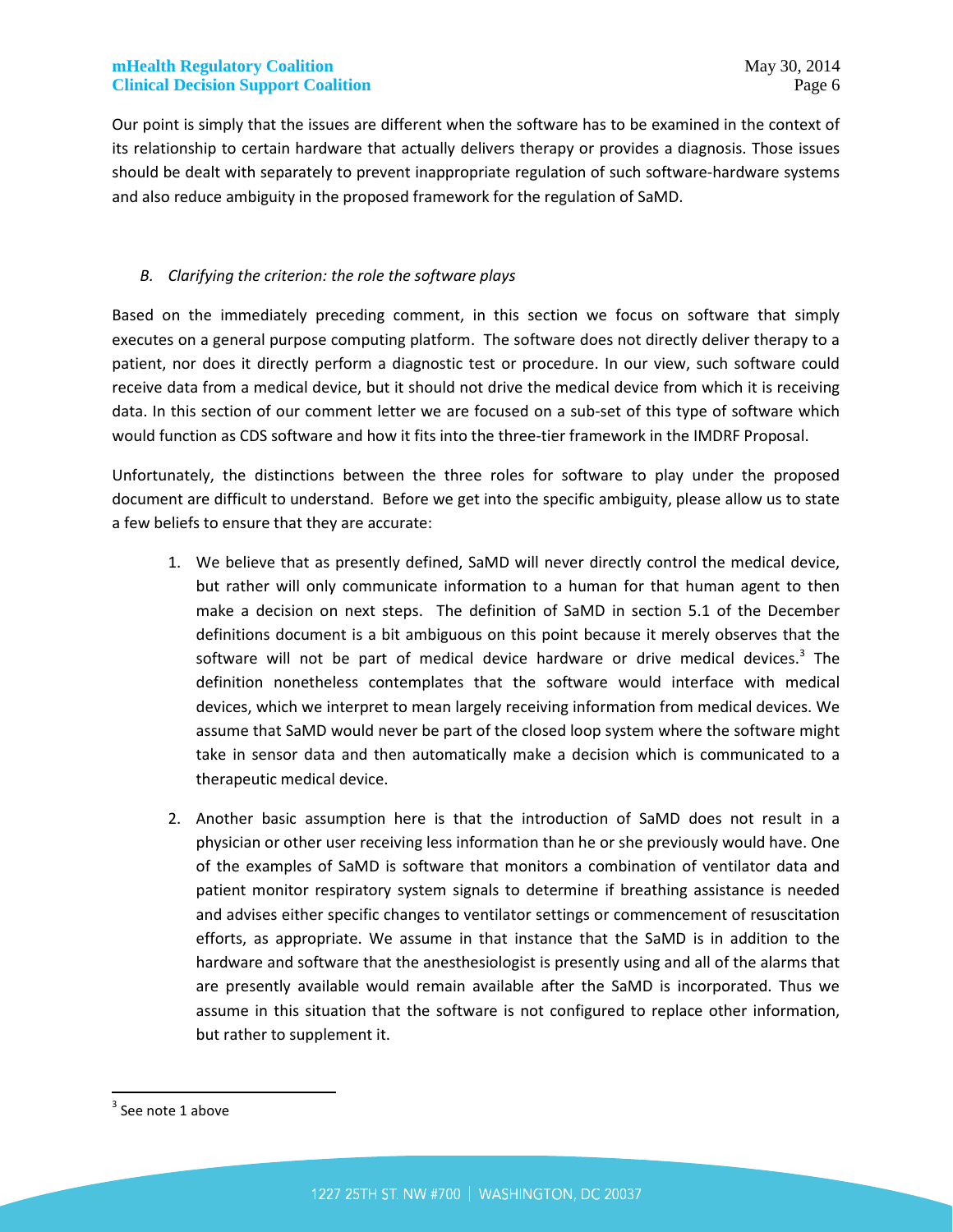### **mHealth Regulatory Coalition** May 30, 2014 **Clinical Decision Support Coalition Page 7 Page 7 Page 7 Page 7 Page 7 Page 7 Page 7**

- 3. While human beings have varying degrees of education and experience relevant to a particular issue, humans will always have some knowledge that they will bring to bear on the decision at issue. Thus, we would never simply ignore the role of the human in the equation.
- 4. We believe the document is focused on the intended use of the software, as opposed, for example, to the actual use of the software. Thus, in evaluating how the software should be categorized, the regulatory agency would focus on evidence of what the seller intends its customers to use the software for. That would certainly include labeling and promotional practices among other things. But it would not be based, for example, on some sort of surveillance with regard to how customers are actually using the software.

So in light of all that, if those assumptions are true, we are troubled by the categorization of software in the IMDRF Proposal based on whether the software would be a sole determinant of a diagnosis or treatment. How could SaMD ever be a sole determinant if it relies on human agency?

Let us put a finer point on that. As you well know, intended use statements are carefully crafted, oftentimes by a team that includes an attorney. In the normal course, an attorney would naturally make sure that the intended use statement carefully states that the software merely provides information based on inputs that the user of the software should carefully consider the information inputted, and ultimately use his or her own medical knowledge as well as more broadly consider other factors in coming to a decision. This kind of intended use statement is not only accurate, but necessary in a world where software manufacturers could find themselves in litigation should a patient get hurt. We would imagine the following as the typical scenario - (i) if SaMD is categorized based on intended use, and (ii) any SaMD that includes an intended use as a sole determinant in either treatment or diagnosis gets more highly regulated, then (iii) no software will claim to be the sole determinant of any diagnosis or treatment.

Based on the explanation above, if we understand the scope of this category of SaMD where it is the sole determinant of either diagnosis or treatment, we would predict that no software will fall into that category. That is the source of our confusion, because we assume that IMDRF believes that some software would in fact end up in this category. Unfortunately we cannot see how or why that would occur.

To be a little bit more specific, the IMDRF Proposal gives an example of radiation treatment planning software. In practice, radiation treatment planning software is never the sole determinant of a patient's treatment plan. If that were the case, the software could be used by an attorney (we want to pick as an example someone who is incredibly ignorant about medicine) to determine the treatment. That is clearly not the intent of the software and physicians everywhere would be rightly horrified if it was. If the planning software is to be used in connection with the treatment of cancer, the software can only be used by a radiation oncologist. A radiation oncologist is the appropriate end user for such software because we expect the oncologist to use his or her significant education, training and experience to decide what is right for each individual patient, and not just rely on the output of the software. Not only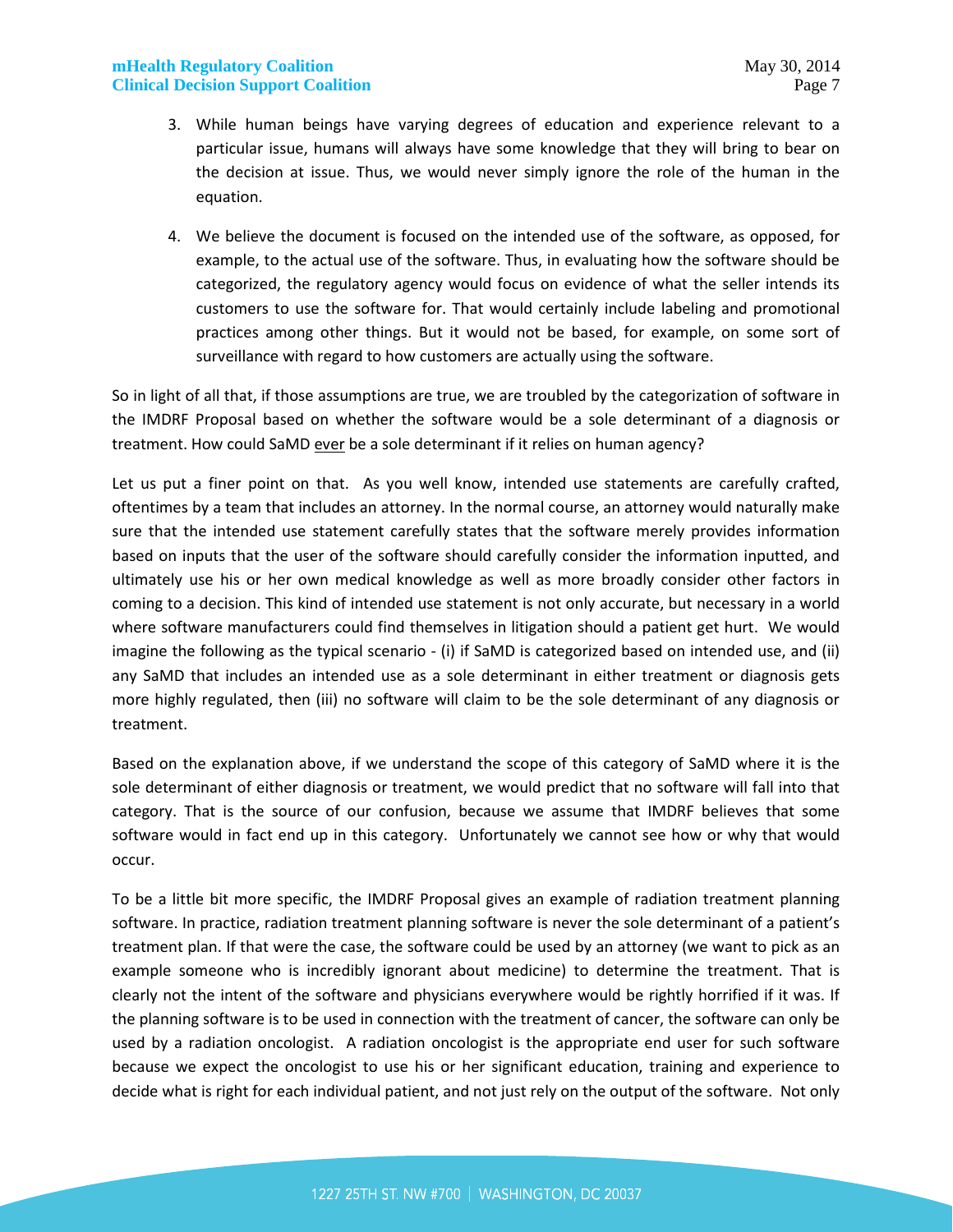is that true in reality, but we suspect that the labeling for these products universally explains that the user is supposed to bring his or her own judgment to the equation, and not automatically accept the output of the software. Even if that is not true now because of concerns over product liability and the desire to be fully informative to the user, it certainly would be true if this regulatory paradigm were adopted.

The same is true to a lesser extent of the other two categories, namely SaMD that drives clinical management or informs clinical management. If these regulatory categories are adopted, we predict that you will see labeling that declares that the information provided is merely to inform, and not to drive clinical management. We really struggled to understand the difference between driving and informing. To us it seems overly focused on the particular words of the software manufacturer uses it in its intended use statement, words that can be carefully chosen to achieve the desired categorization. In section 6.3, the IMDRF Proposal uses the phrase "SaMD that supplies information which is used as an aid in treating or diagnosing or in screening" a disease. In our view, virtually all relevant information provided in a very real sense aids in the treatment or diagnosis of a disease. In contrast, section 6.4 covers "software as a medical device and supplies information which is used in preventing/mitigating" the condition or "to supplement clinical management." To us the two categories are not truly distinct and both boil down to using information to make clinical decisions. In other words, there are not two objectively different uses here.

We made an earnest effort to carefully parse the language of IMDRF Proposal, but we fundamentally are having trouble understanding different roles for SaMD to play that cannot be substantially eliminated by careful wording of an intended use statement. This is unfortunately the case even though the guidance bases its distinction on a conceptual difference that is pretty fine to begin with. We think everything here will simply converge on the lowest category.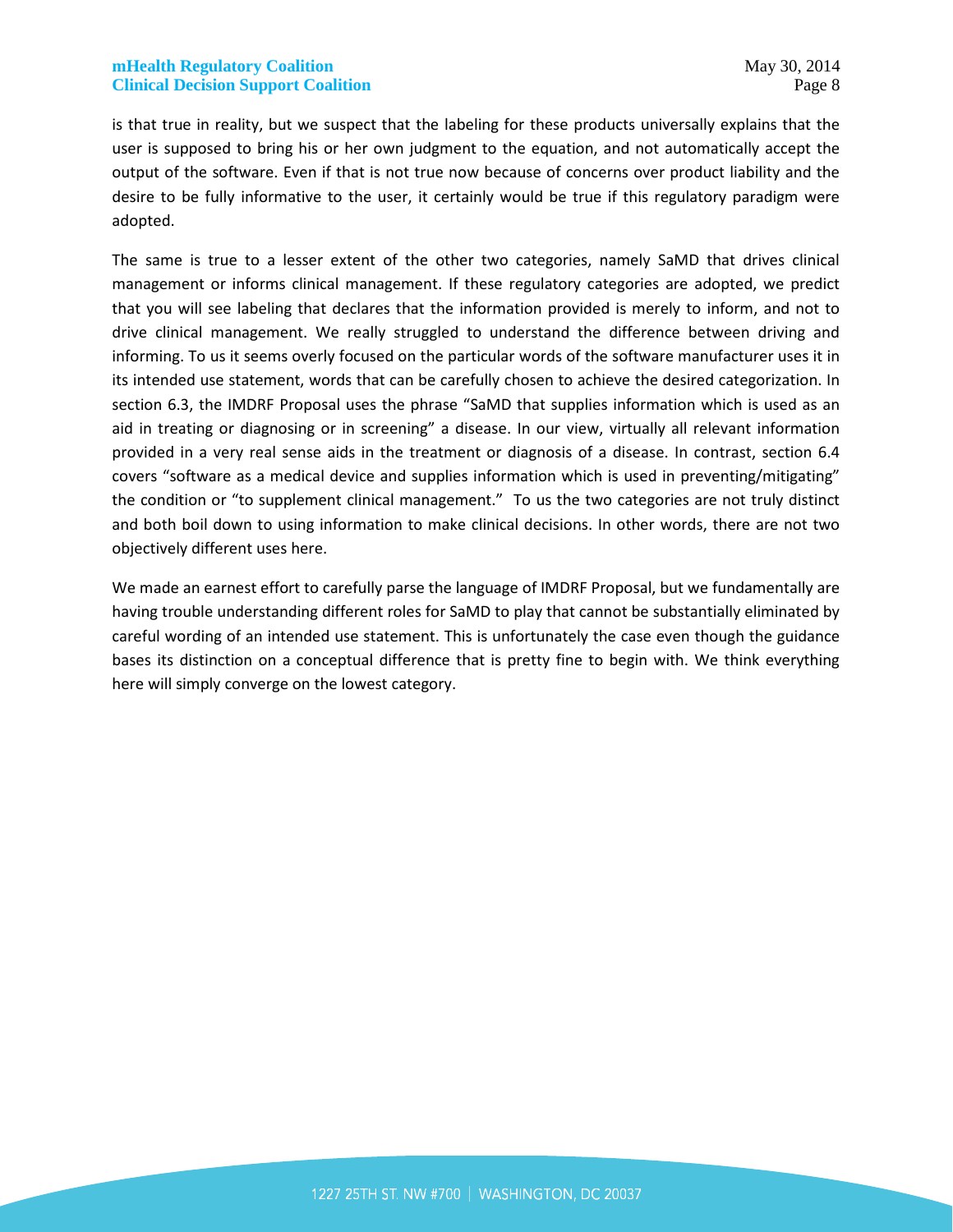# **III. Additional factors for IMDRF to consider**

While the current draft of IMDRF document reflects an enormous amount of thought by the IMDRF, we submit that there are a few other important issues that need to be addressed. Indeed, as we have informally observed during the IMDRF's process for crafting this document, it seemed as though the forum initially considered a wide variety of factors in prior drafts but then narrowed those factors substantially in producing the March 2014 draft. We are curious as to why IMDRF felt a need to narrow its focus? The following are some of the important topics that we would very much like to see addressed in the final version of this document.

### *A. The rules around accessory status*

Above, in Section II.A of this commentary, we propose that IMDRF separate its discussion of (i) hardware/software combinations that can produce new medical device systems, from (ii) standalone software that merely executes, by itself, on a general purpose computing platform. Separating those topics will allow IMDRF to come up with clear guidance around the accessory status issue.

In this area, many medical devices are the product of hardware and software being stitched together into systems. Consequently, it is very important to come up with a framework for understanding the regulatory categorization of each component and the controls that apply. In the document attached as Appendix A, we outline some of these categorization issues that arise with connected hardware and software.

#### *B. Interoperability*

Interoperability is a universal characteristic of all software in the health information technology space. Unfortunately, the IMDRF Proposal does not address interoperability. We believe that this is a critical omission. Interoperability plays a critical role in health information technology systems and is an important safety consideration and factor in assessing risk of SaMD. Any SaMD will be a part of a larger system as a result of how the industry operates and the nature of SaMD itself. We urge IMDRF to address this issue in the IMDRF's framework for SaMD or identify how IMDRF plans to address the interoperability issue in the near future.

#### *C. Substantial dependence on clinical decision support software*

Again, as recommended in Section II.A, we propose separating out what would amount to CDS software from software that functions as an accessory or transforms a hardware/software system into a medical device. If IMDRF chooses to treat CDS software separately, we recommend that in addition to the seriousness of the disease and the role of the software (i.e. the type of recommendation made), that IMDRF consider whether the user is substantially dependent on the CDS.

CDS software is different from a traditional medical device in that, as its name suggests, it supports the clinical decision made by healthcare professionals, patients, or users; it does not replace it. Traditional medical devices have a direct impact on the human body, or, in the case of diagnostic tests kits, they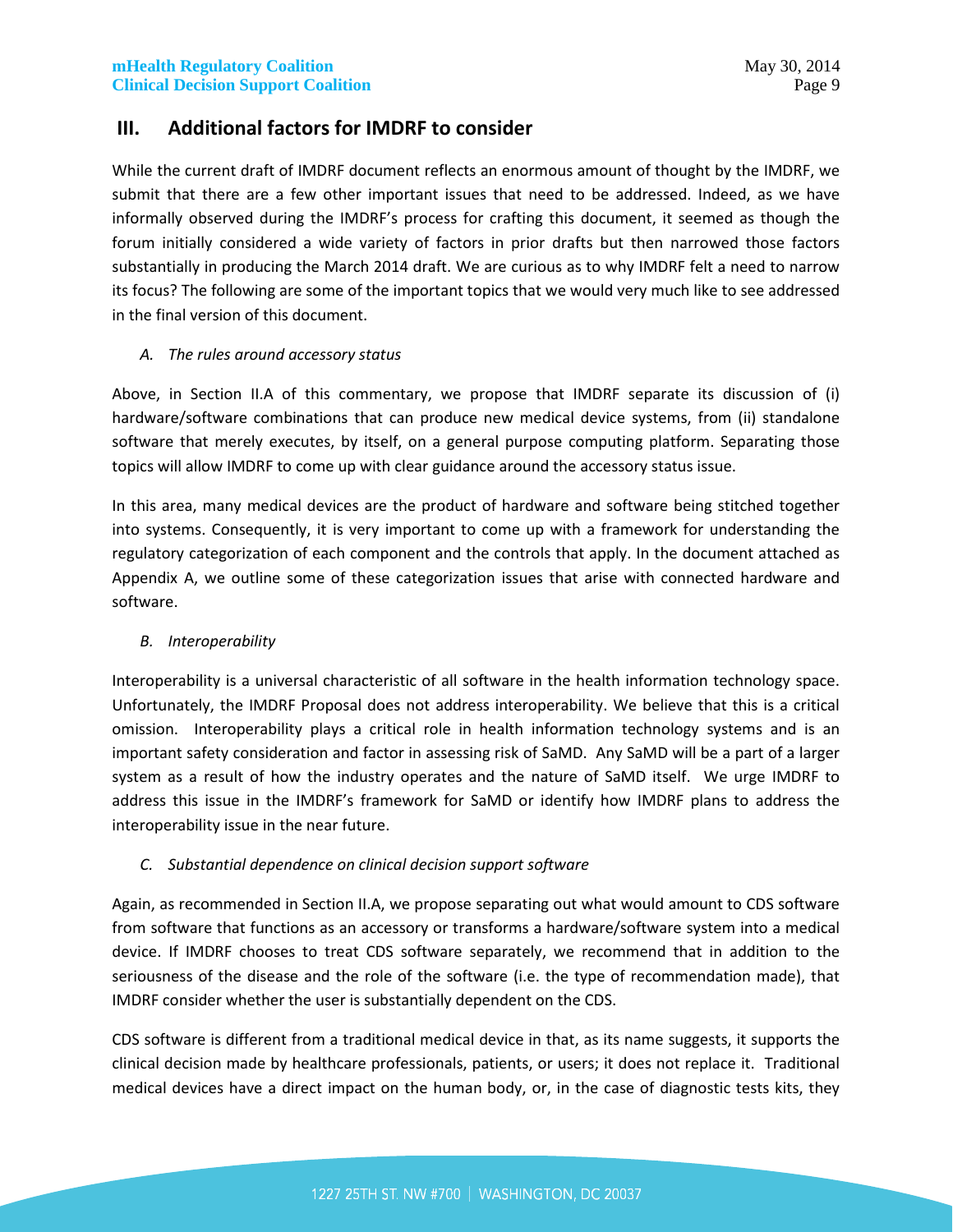analyze samples from the human body to derive information. CDS on the other hand only analyzes information, thereby facilitating the user's clinical decision making. Below, we briefly explain our view on how CDS should be regulated within a SaMD framework.

# *Our key premise is as follows: If the intended user is not substantially dependent on the CDS to make a diagnosis or treatment decision, a malfunction or error of that CDS will present little risk to the patient.*

As a result, the CDS Coalition has developed a model that focuses on whether the user is substantially dependent on the CDS in making a diagnosis or treatment decision. CDS software that does not involve substantial user dependence should not be regulated.

The analysis of three criteria can determine whether the intended user is substantially dependent.



The Transparency criterion focuses on the features of software, its instructions for use, etc., and Competent Human Intervention and Time to Reflect criteria focus on the circumstances of the user.

- **1. Transparency**. Does the software provide enough information for the user to understand and be able to evaluate the clinical basis for the software recommendation? This contemplates disclosure of the following information:
	- a. The information inputs used by the software. This includes (i) patient specific information which either the user can manually enter or the software can automatically pull from another source such as an Electronic Health Record, and (ii) the clinical information such as practice or professional guidelines that the software uses to analyze the patient information.
	- b. The output or recommendation(s), and any applicable ranking and confidence levels.
	- c. The clinical rationale for the recommendations and rankings. The software explains how it arrived at its recommendation based on the patient specific information and on the clinical guidelines or other tools the software used to process that patient specific information

If the software enables the intended user to determine how and why the recommendations are reached, the user would not be substantially dependent.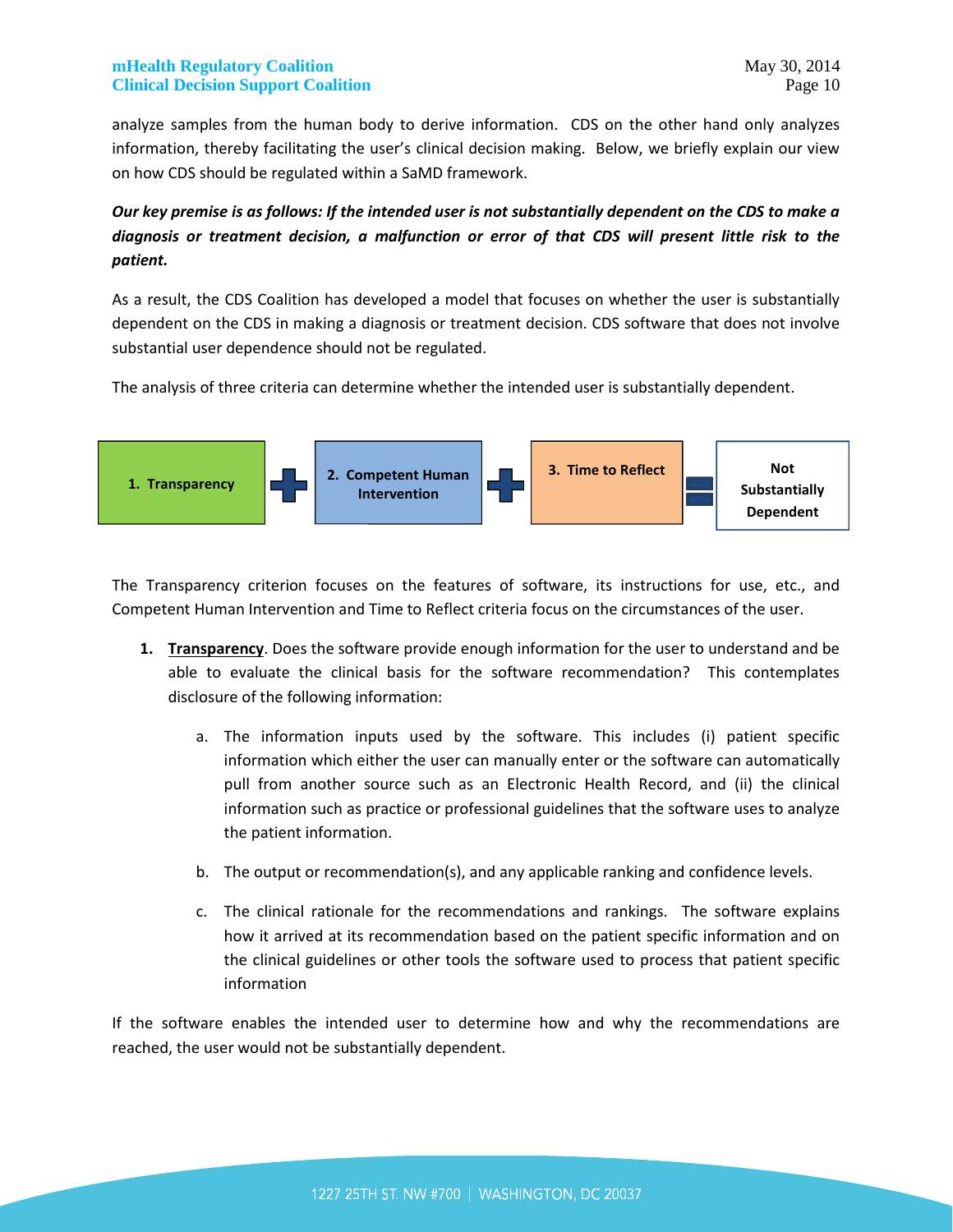**2. Competent Human Intervention**. Is the intended user competent – through training, professional experience or otherwise – to make the clinical decision in question? The competent intervention depends on the ability and training of the user, and the nature of the decision. Thus, a patient, primary care physician, and a specialist are each competent to make different types of decisions.

If the software is intended to be used to support a decision the user is qualified to make without the use of the software, the user would not be substantially dependent. Conversely, software intended to be used to extend a user's decision making ability beyond his/her abilities would create substantial dependence.

**3. Sufficient Time to Reflect**. Is the user expected to have enough time to reflect on the software recommendation before making the decision? The amount of time available to reflect will depend on the acuity of the condition, or how much time can lapse before the patient receives medical care without risk to the patient. The amount of time needed to reflect will depend on the complexity of the decision.

If the intended user has time to appropriately consider the software recommendation (e.g., the time to determine the how and why of it, examine the patient directly, look at other diagnostic tools, etc.), the user would not be substantially dependent.

These criteria taken together assist vendors of CDS in determining whether the intended user is substantially dependent on their product, and thus whether their product would present material risk to patient and would be regulated. We humbly request IMDRF to carefully consider our proposed framework for the subset of SaMD that is CDS and consider incorporating the substantial dependence analysis into its final guidance.

#### *D. Treatment of intended uses*

One of the tricky aspects of dealing with SaMD is the really wide and growing number of intended uses. The existing IMDRF Proposal addresses many of the traditional intended uses, those that are highly focused on treating disease. One of the more difficult aspects of devising a regulatory framework for SaMD is addressing the growing, diverse number of intended uses that are focused on general wellness.

This is a big issue in the United States, and we have developed a policy proposal for how to differentiate intended uses that span from prescription devices used by patients, to those that should be available over-the-counter, and even those that should not be regulated because they involve general wellness. We submit the attached Appendix B that describes an approach to parsing these intended uses that we think would be useful for the IMDRF.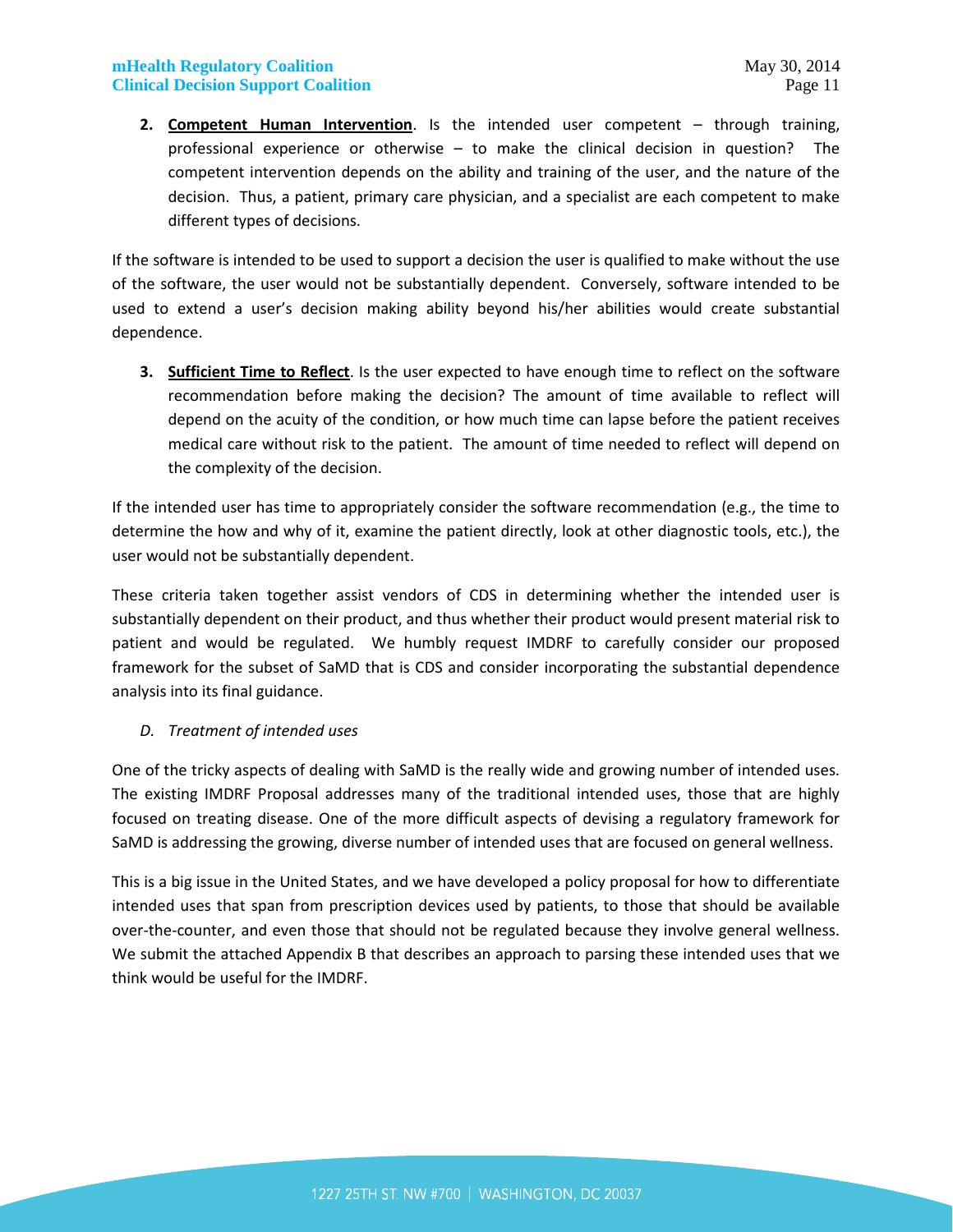# **IV. What about software which should not be regulated at all?**

If we understand IMDRF's intent correctly, the IMDRF Proposal was drafted to identify the risk factors that should be used in categorizing SaMD from highly regulated to lowly regulated. What is conspicuous by its absence is the concept of extending the risk-based framework down to software that should not be regulated at all.

On the one hand, we understand quite well that the scope of what gets regulated is defined by national law. In the United States, for example, the question is whether an article meets the definition of a medical device. But that hardly makes it a different issue than the categorization issue which IMDRF has clearly tackled. For example, US statutory law and not international norms dictate the meaning of class I, II and III. So the mere fact that the determination of regulated vs. non-regulated is a matter of national law is hardly a sufficient reason for distinguishing that issue from the categorization one.

It is our understanding that most jurisdictions take a practical approach to deciding what to regulate. They certainly start with a statutory definition of the regulated category – in the United States, the words "medical device" – but from there they have enforcement discretion to decide exactly what is worth regulating.

So we would encourage IMDRF to extend its analysis to the next logical step, which is discerning the risk line below which it is not worth regulating software as SaMD. To state the obvious, the document is not self-executing and each jurisdiction has to develop its own guidance or rules. So whatever IMDRF develops, it will not automatically become governing law anywhere. But the exercise of specifying the lower limit for regulation based on risk is a valuable one for both regulators and industry alike. It helps provide context and frame the discussion of risk on the lower limit and frankly adds credibility to the document because it shows the practicality of the concepts.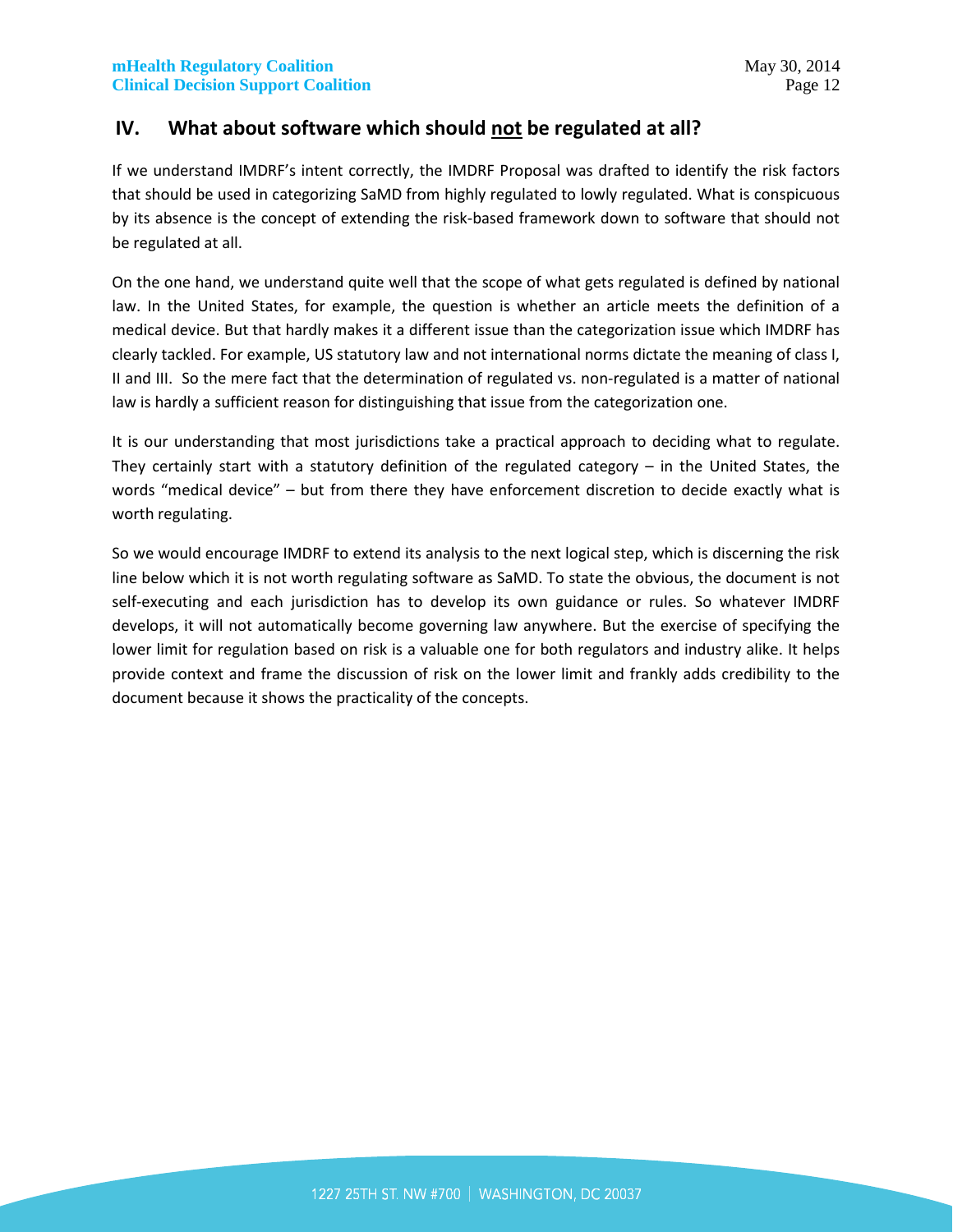# **V. Conclusion**

We apologize for the lack of line by line commentary as was technically requested by IMDRF. We did not provide line by line comments because that is quite honestly not where we had ideas and suggestions to express.<sup>4</sup> For the most part, we really like what is written, but we are suggesting some changes at a high level.

In this area of SaMD, there is an unusual situation where the international community is in many ways ahead of the national bodies. The forum is developing principles before national governing bodies are publishing their own guidance on the same topic. We think *that is a good thing* because it means that there should be a higher degree of harmonization than the norm where the international community trails national authorities.

If we could be bold for a moment, we would like to suggest a modified approach to IMDRF's process. In some ways, the IMDRF Proposal suffers from a level of detail that exceeds our current understanding with regard to how to regulate SaMD. The guidance is actually extraordinarily detailed and intricate on a few issues, but regrettably leaves out some key concerns. IMDRF has tried to engineer a detailed process and maybe even an action plan for national bodies, but at the cost of scope. In other words, we have achieved detail at the sacrifice of breadth.

This approach has led to a work product which is more akin to an algorithm rather than a narrative document. When a topic is susceptible of a formula, formulas are great because they are very precise. But where topics such as this one are so early in their development that the formulas are not discernible, trying to force the concept into a formula causes problems. And in this case, the problems are the big topics that are omitted.

This is a rare recommendation for us, but we recommend that IMDRF move away from a detail driven algorithmic approach and instead draft what might turn out to be a shorter document, but one that is simpler and more comprehensive. We think the issues included above are very important for the document. Some aspects of a SaMD framework may lend themselves to detailed explanation, but we firmly believe that general principles are more appropriate overall. This is particularly true due to the international nature of IMDRF. Guiding principles will be much easier to harmonize to varied national law and provide the flexibility needed to encourage adoption of a final framework for SaMD.

Please understand that our primary objective with this commentary is to assist IMDRF and address the needs of the HIT industry overall. We offer the critiques above to reach that objective, but are deeply appreciative of IMDRF's efforts and again applaud the forum for the IMDRF Proposal's achievements.

 $^4$  As one small comment, under section 3.2, on page 6 of 25, in line 107 you use the word serious to define a critical condition. The problem is that the very next category, 3.3, is entitled serious conditions. We urge the IMDRF to consider further differentiating what is critical to distinguish it from what is merely serious through the use of more varied language.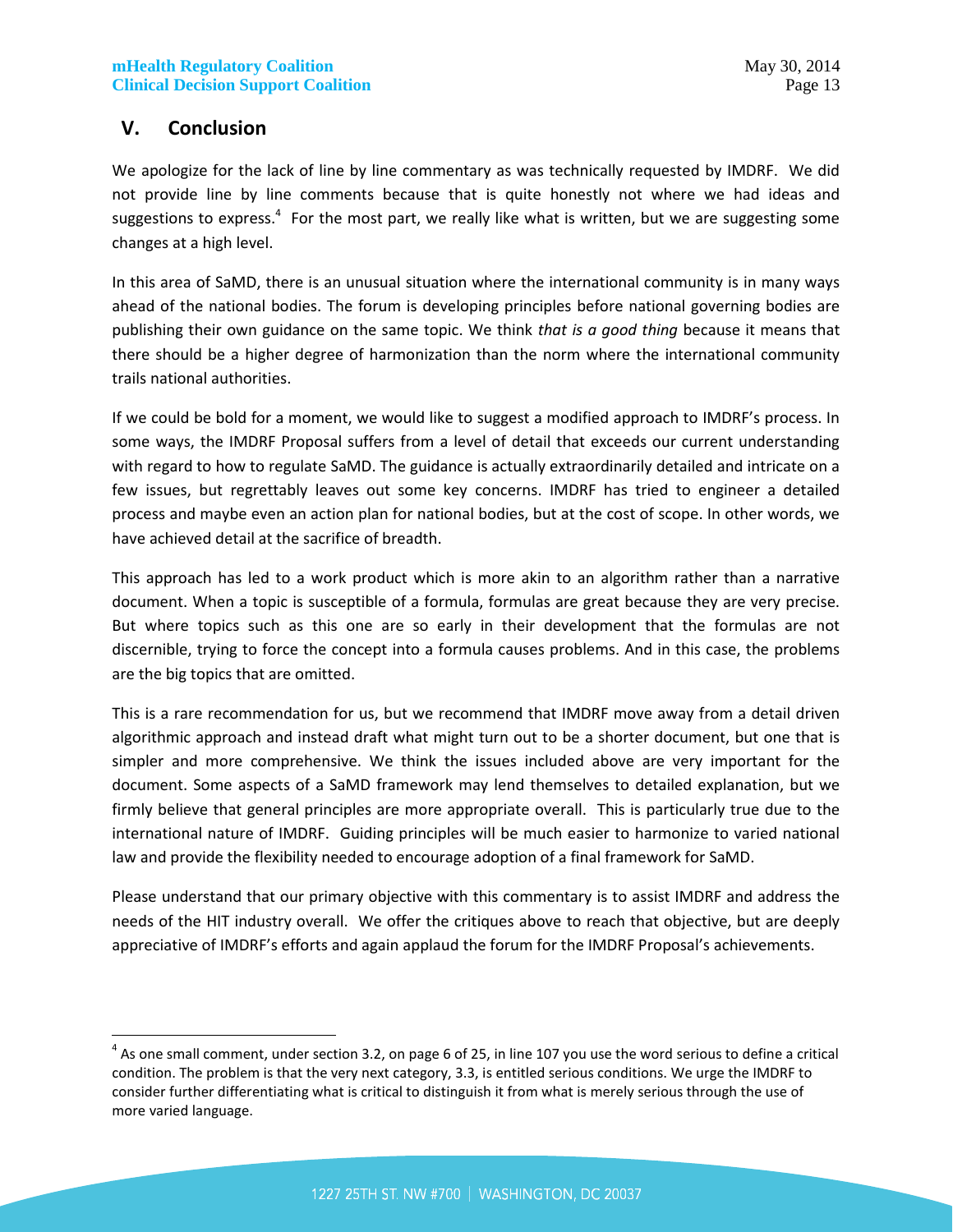If you have any questions or would like to discuss any of our recommendations, please do not hesitate to reach out to us.

Very truly yours,

Wipp

Bradley Merrill Thompson

On Behalf of the mHealth Regulatory Coalition and the Clinical Decision Support Coalition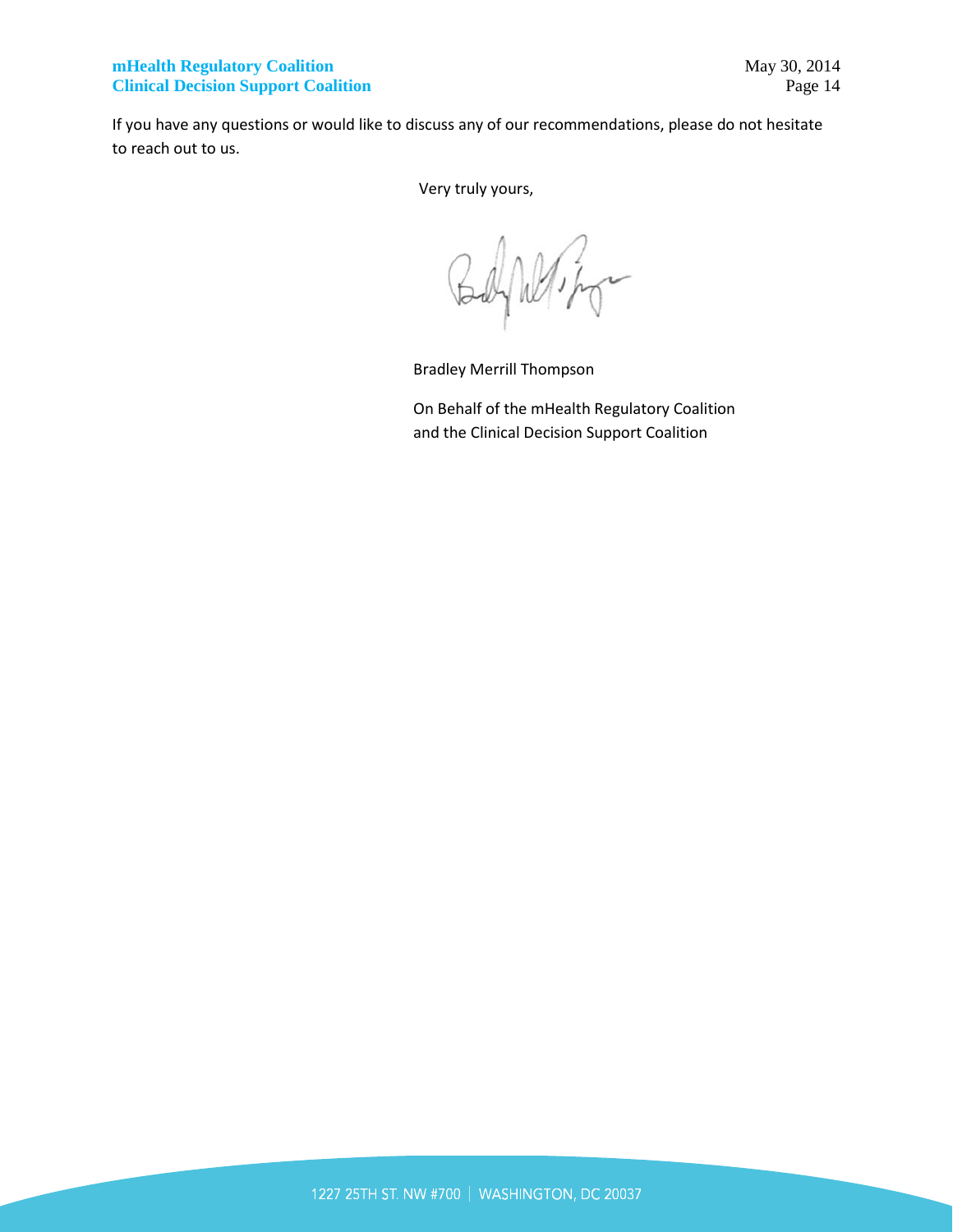#### **Appendix A**

#### **Accessory Policy Proposal**

We strongly believe that a nuanced approach is required for software that may become subject to regulation as an accessory to a regulated device. This policy outlines the MRC and CDS Coalitions' proposal regarding the definition and regulation of an accessory in the current environment of complex systems and interoperable products.

#### I. General Approach to Accessories

We propose the following approach to potential accessories.

A potential accessory will become an actual accessory regulated in the same class as the parent regulated medical device when the following three criteria are met:

- 1. The intended use as demonstrated by words and deeds (for example by promotion and  $design$ ) – of the potential accessory specifically includes use together with either:
	- a. a specific branded medical device or
	- b. a generic category of medical device.

Automatic data transfer between software and devices associated with it is not required. Manual data entry can still occur as a part of the system intended to be used together.

- 2. The potential accessory is distributed to the end user without being integrated into the parent device and is "suitable for use or capable of functioning." (A product that does not meet this criterion might instead be a component); and
- 3. The relationship between the potential accessory and parent medical device is such that the potential accessory:
	- a. Is necessary for the parent medical device to meet its intended use
	- b. Augments or supplements the clinical performance of the parent medical device without changing the intended use of the parent medical device, **or**
	- c. Is otherwise intended to affect the safety or effectiveness of the parent medical device.

If those three conditions are met, then the item is an accessory and is regulated. Despite being regulated, an accessory should not automatically be regulated in the same manner as the parent medical device, but should be classified based on the accessory's level of risk.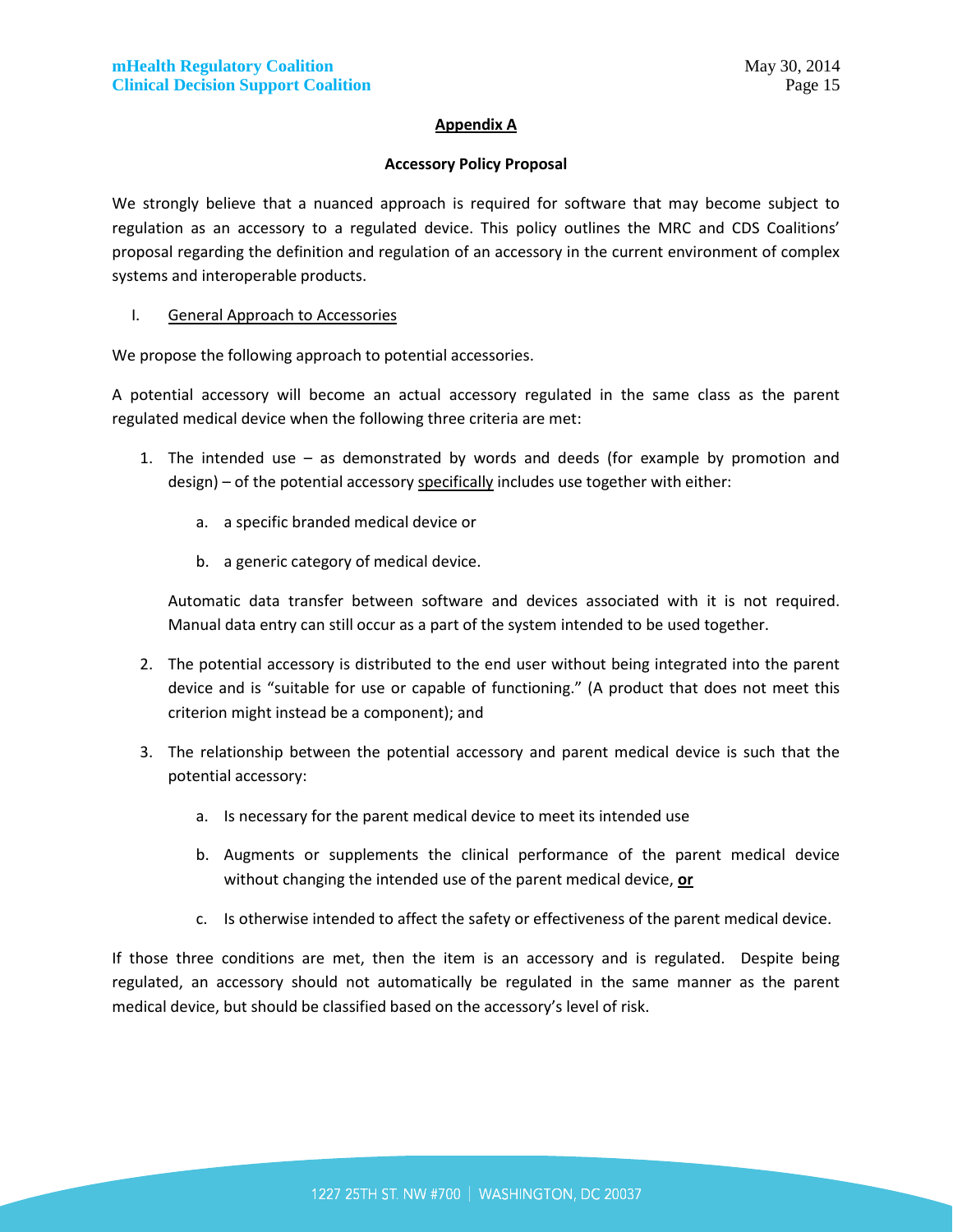## II. Medical device accessories do not cause general purpose hardware and software to be regulated

It is already clear that where software constitutes SaMD and is intended by the software manufacturer to be used with general purpose computing or communication hardware (such as a cell phone) or software (such as an operating system or standard communication protocols), the general purpose computing or communication hardware or software (sold separately by a separate manufacturer) is not a medical device. The same would be true when a specialized accessory that itself has medical device functionality (such as a blood glucose test strip reader) is intended to be used with a general purpose computing or communication product (sold separately by a separate manufacturer).

We propose that regulators go a step further and clarify that the general purpose hardware or software does not need to be sold separately by a separate manufacturer. Further, IMDRF should clarify that the general purpose computing or communication hardware or software remains unregulated even when the manufacturer of the general purpose hardware or software intends that the hardware is to be used with any suitable software, *and in its promotion specifically includes medical device software*. In other words, the fact that a general hardware or software company explicitly identifies a specific piece of medical software, among others, that can be used with its product should not cause the general article to become regulated. For example, a general purpose cell phone should remain unregulated even when it is specifically promoted for use with a medical device app, is sold preloaded with the medical device app or contains general purpose communication protocols that meet the needs of medical apps.

Of course, if the manufacturer of the general purpose computing or communications equipment adds specific hardware or software functionality that performs a medical device function and adds material risk, that functionality would be regulated. Taking a risk-based approach, there are functionalities that IMDRF should permit without regulation. For example, an app that retrieves, stores and forwards data, using standard communication protocols, from a medical device to a mobile medical app to enable the mobile medical app to apply algorithms to/manipulate the forwarded data for use in a non-acute situation.

#### III. Application of accessory rules to systems

One of the areas most in need of guidance is the application of the accessory rules to systems. Systems can be quite complex, such that an item might be an accessory to an accessory to an accessory of a medical device. We need some clarity from IMDRF regarding at which point that article no longer would be viewed as an accessory to the medical device.

We propose that each link in the system be examined using the approach outlined in section I of this Appendix, that is applying the five criteria to the article to see if it is an accessory *to an article that would be considered a freestanding medical device*. The analysis should always focus on the relationship between the potential accessory and the parent medical device. This is instead of considering whether an accessory somehow supports another accessory, which is too attenuated to declare a product regulated.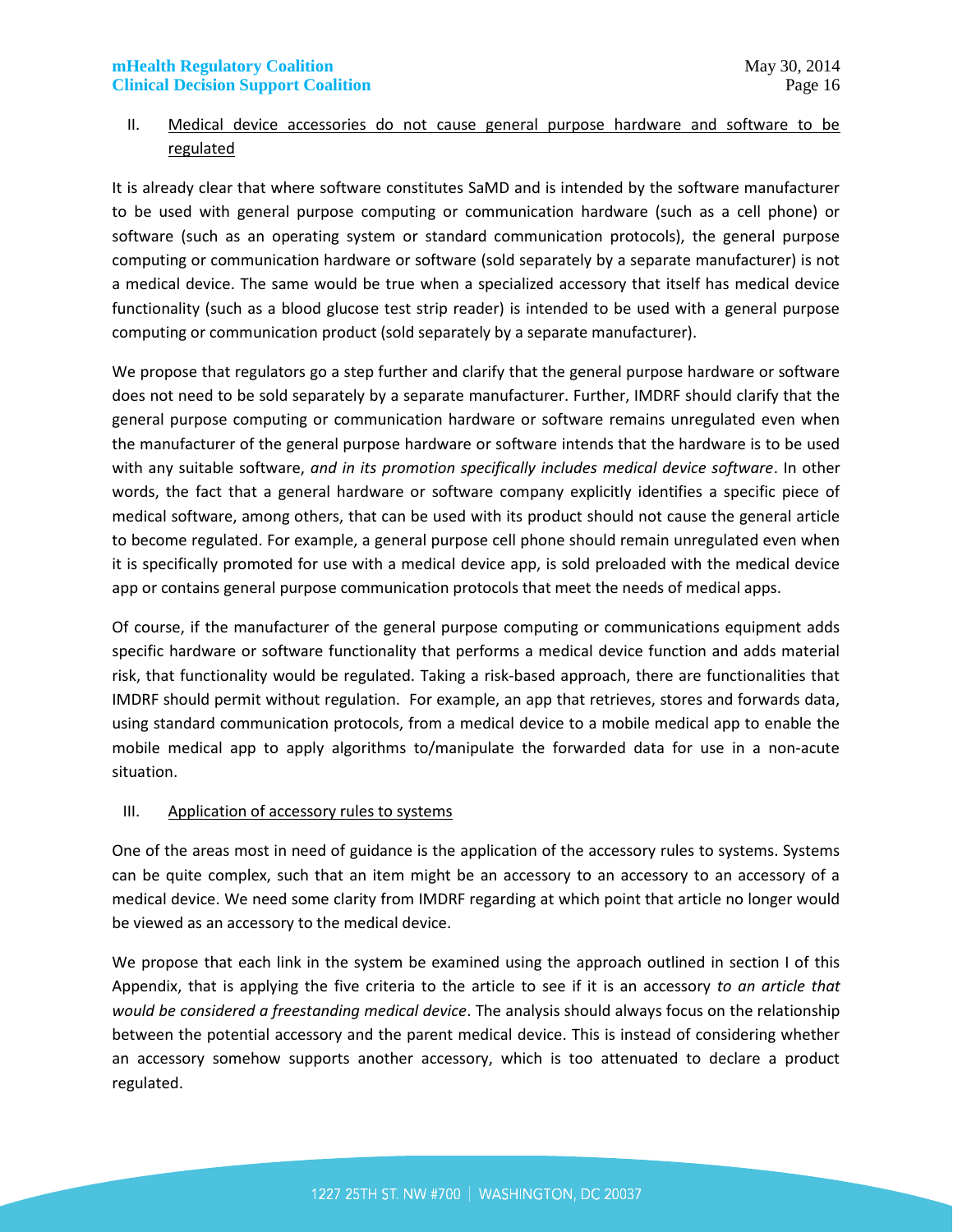Further, the guidance should consider software modules or software add-ons to the parent software device. The IMDRF's framework for SaMD should also address system testing and the separation of modules/units that is required before such modules might be treated differently for regulatory purposes. It is typically difficult to draw regulatory lines between two connected software modules. In a separate position paper, we will recommend a specific approach to drawing lines between modules.

#### IV. Claims of interoperability

A claim that an accessory meets certain standards that are recognized as relevant to medical device functionality does not automatically mean the product is a regulated accessory. For example, the claim that an accessory is interoperable and/or compatible with a regulated medical device data management system type piece of software or hardware does not make the accessory any less of a general use item. Claims of interoperability and compatibility are commonly used to describe complex systems and underlying platforms. Because something is compatible or interoperable does not necessarily mean it has been optimized for use solely with medical devices and thus it can retain its general use status and should not be regulated. Only items of software or hardware that add material risk and make medical device claims should be regulated.

#### V. Regulatory requirements applicable to accessories

Regardless of the classification of an accessory, the following rules would apply to any intended use as an accessory.

- 1. Claims that certain products are compatible or interoperable with a medical device must be adequately substantiated and
- 2. The company making the claim must assure the claim remains accurate as the accessory or parent medical device changes over time.

So for accessories that are in fact regulated medical devices, instead of up classifying accessories, we recommend IMDRF recommend that regulatory bodies use their general authority (e.g., the Food and Drug Administration's authority under general controls in the US) to assure that companies are adequately validating accessory type claims. In other words, regulators should use their inspection powers to make sure that the validation has been done.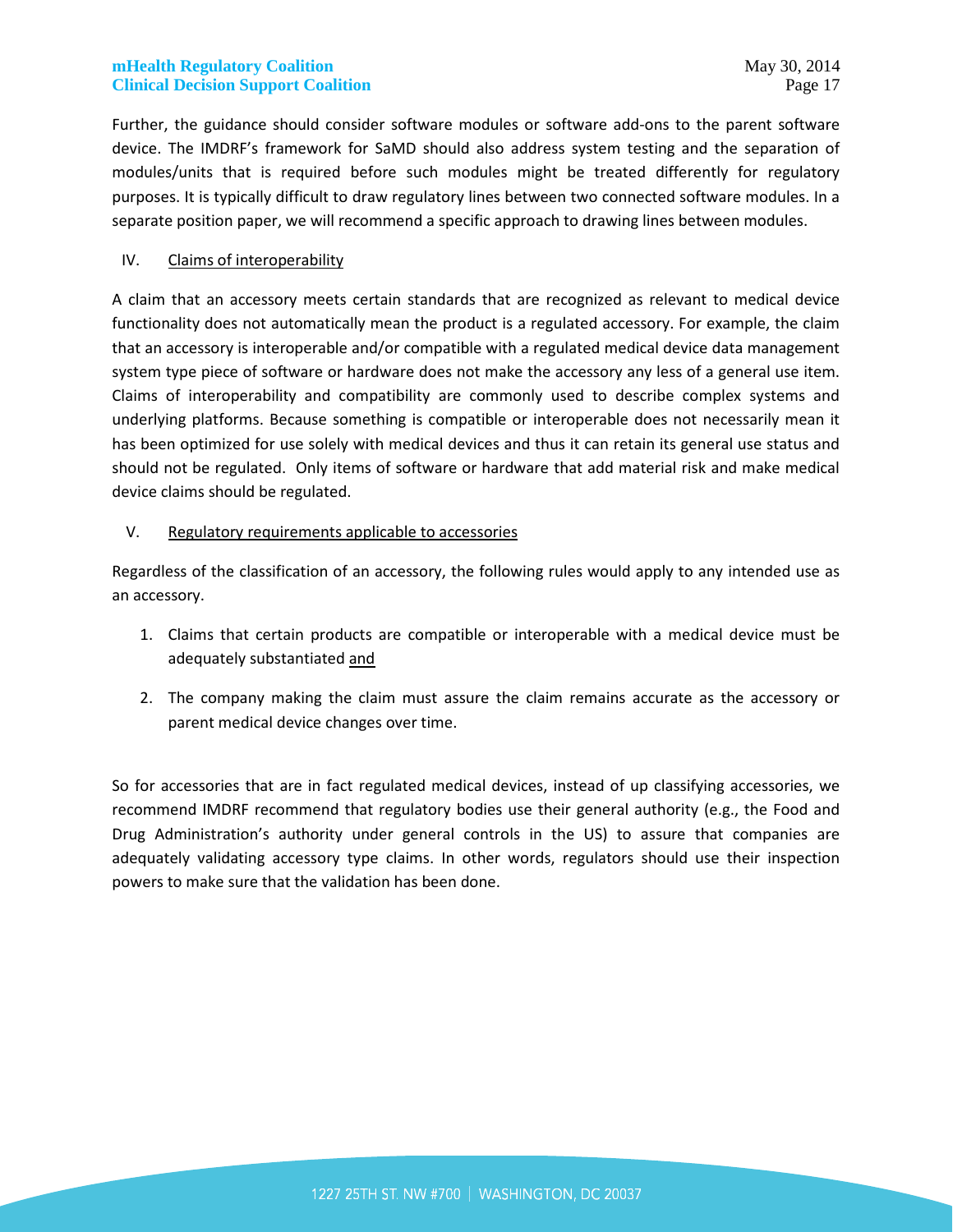#### **Appendix B**

#### **Parsing Intended Use – Wellness vs. Disease**

We urge IMDRF to develop and issue a new guidance document explaining the difference between disease-related claims that would be regulated under a jurisdiction's medical device authorities, and wellness related claims that such jurisdiction may not regulate. This paper is intended to provide our proposed framework for such decision making.

#### I. Background: What is the issue?

In the old days, we lived under the fiction that taking care of health was dichotomous:

- 1. Doctors managed the diagnosis and treatment of disease and they did so largely in doctors' offices or hospitals.
- 2. Consumers generally understood that certain things like a well-rounded diet and exercise were good for us, and we managed that in our home by ourselves.

In that scenario a regulator's responsibilities were relatively clear. The regulators focused on the tools used by doctors in a healthcare setting to manage disease. For example, according to the 1976 Medical Device Amendments to the Federal Food, Drug and Cosmetic Act (section 201(h)), medical devices include those products "intended for use in the diagnosis of disease or other conditions, or in the cure, mitigation, treatment, or prevention of disease, in man or other animals." The central thrust of that definition is that the product is used in connection with disease or other conditions, the word conditions being added to address such things as pregnancy. Thus, in the early days of the 1976 amendments, the definition was relatively clear in that it referred to products used in the domain of healthcare institutions to diagnose or treat disease or such conditions as pregnancy.

Today those activities are not so neatly separated. We have a much more sophisticated understanding with regard to how daily activities influence the likelihood of disease or other adverse health conditions. So consumers are taking proactive steps in their homes to better manage their health and ward off disease. Based on newly available genetic information, for example, consumers have a better understanding of where they may be at risk for disease, which in turn allows them to manage much more carefully the elements of their daily lives that constitute risk factors for that disease.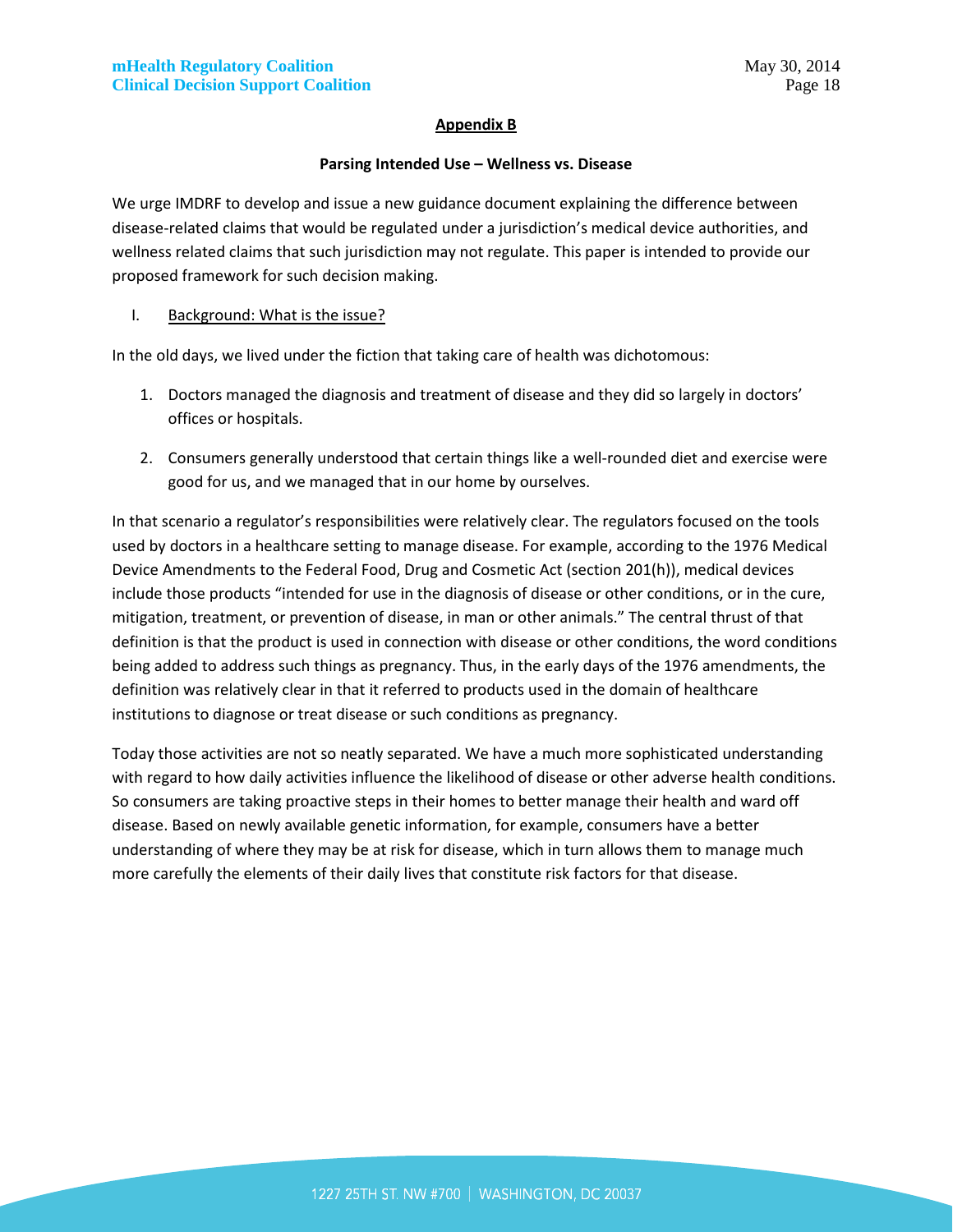## II. Old approach: assessing disease

The broad category of diagnostics was broken down into three subcategories.

| Subcategory | Defining Characteristics Of The Subcategory                                                                                                                                                                                                                                                                                                                                                                                                                                                                                   |
|-------------|-------------------------------------------------------------------------------------------------------------------------------------------------------------------------------------------------------------------------------------------------------------------------------------------------------------------------------------------------------------------------------------------------------------------------------------------------------------------------------------------------------------------------------|
| Screening   | This is when a testing product is used on an asymptomatic patient<br>with no indication that the patient has a given disease. At the<br>same time, these products might be used on patients who are in<br>some manner deemed higher risk of a disease, for example testing<br>for hepatitis A among those who are sexually active. If a screening<br>test produces a positive result, the patient is referred for diagnosis.                                                                                                  |
| Diagnosis   | This is when a testing product is used on a symptomatic patient to<br>assess and confirm a diagnosis. So these products might be used,<br>for example, when an adult presents an emergency room with pain<br>radiating down both arms to confirm a myocardial infarction. If a<br>patient is diagnosed with a certain disease or condition, depending<br>on the disease, the physician may need to monitor that disease.                                                                                                      |
| Monitoring  | This is when a testing product is used on a patient who has a<br>confirmed diagnosis, for the purpose of managing treatment over<br>time. A common monitoring function is a blood glucose reader<br>used to manage blood glucose levels for a patient with diabetes.<br>One of the differences between this category and the other two is<br>that this category of testing is done repeatedly over time as a part<br>of management, where the other two are done at discrete points<br>in time to inform a specific decision. |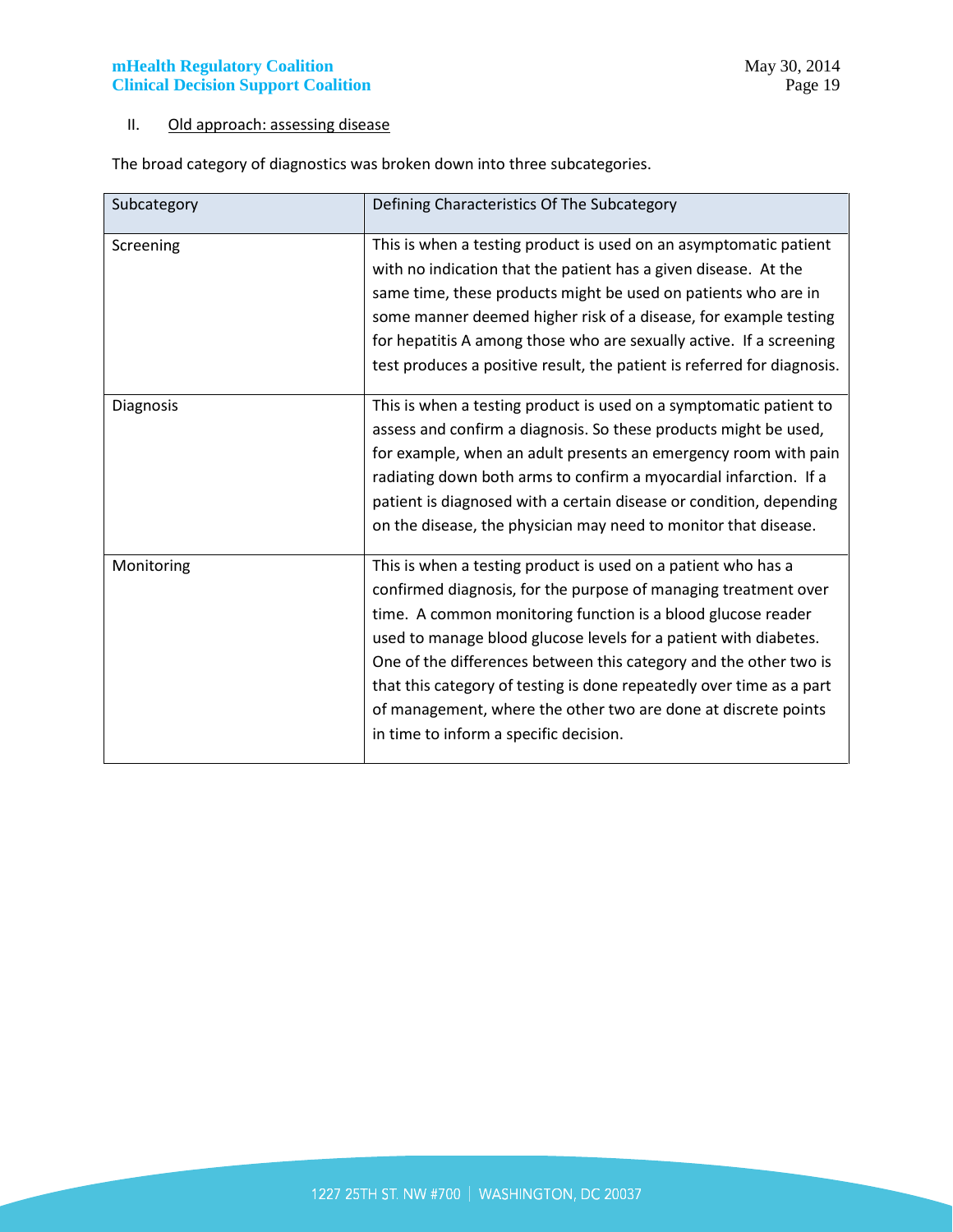#### III. New approach: managing wellness

To that list of subcategories we propose to add the following  $4<sup>th</sup>$  subcategory based on our understanding of modern trends in wellness management.

| Managing wellness | This new category combines elements of screening and<br>monitoring.                                                                                                                                                                                |
|-------------------|----------------------------------------------------------------------------------------------------------------------------------------------------------------------------------------------------------------------------------------------------|
|                   | Like screening, these testing products would be used on<br>$\bullet$<br>asymptomatic patients where there may be some<br>indication that the patient is at risk, for example because<br>of family history, genetic makeup and other risk factors.  |
|                   | But like monitoring, instead of the one-time test, these<br>$\bullet$<br>tests would involve tracking clinical information over time<br>to inform long-term health management. This is much<br>akin to regular use of a weight scale when dieting. |

#### IV. Emerging clinical evidence

There is a growing body of clinical evidence around preventive health and a consumer's ability to effectively ward off disease by better general health management based on information collected over time. That research focuses on areas such as the following:

Use case 1. Reducing the risk of diabetes.

- Target consumer: A person at risk of diabetes because of family history and weight. But presently the person does not have the symptoms of diabetes.
- The Center for Disease Control in the United States observes that people with prediabetes who lose 5%–7% of body weight and get at least 150 minutes a week of moderate physical activity can reduce the risk of developing type 2 diabetes by 58%.
- Product an app that helps at risk persons manage their calorie intake, exercise level, and other factors known to reduce the risk of diabetes.

Use case 2. Reducing the risk of heart disease.

- Target consumer: A person at risk of heart disease because of family history, sedentary lifestyle, smoking and poor eating habits. But presently the person does not have the symptoms of heart disease.
- The American Heart Association (AHA) recommends a diet low in fat, particularly saturated and trans fats, enriched in fruits, vegetables, whole grains, and fish, and low in added sugar and salt.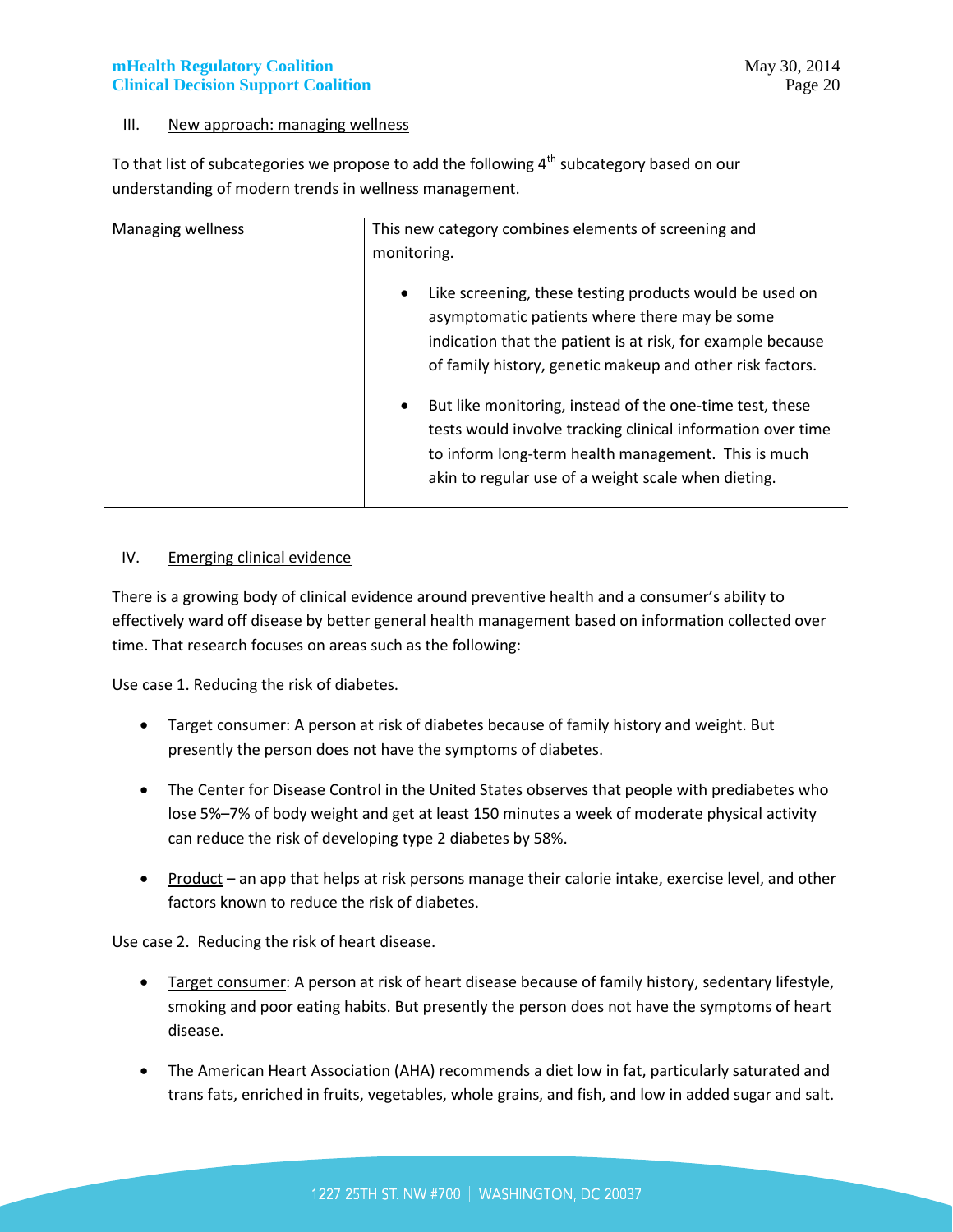The AHA also recommends against smoking. Smoking cessation may have beneficial effects on the lipid profile by increasing HDL-C (mean, 4 mg/dL). Exercise, physical activity, and weight loss may also increase HDL-C and lower triglyceride levels. The AHA recommends 30 minutes of moderate-intensity aerobic exercise on most days of the week.

• Product: an app designed specifically to track the elements of dietary intake related to the risk of heart disease, particularly fat and cholesterol levels. The app could also help implement elements of a smoking cessation program, and track physical activity, for example, by connecting to a pedometer.

The bottom line is that we as a society need to be encouraging use of products that help people live healthier lives. More to the point these apps do not engender any material risk, and therefore should not be excluded from classification as regulated devices in the IMDRF's framework for SaMD even though they mention disease.

#### V. Scope: What are the defining characteristics of products in this category?

In each of the three categories below, we are focusing solely on products used by consumers outside of a healthcare institution to measure information about their bodies. These categories include any specialized software or hardware, or combination of the two that serve these purposes.

#### *Group A – Doctor- Directed Disease Assessment Devices*

The essence of this category is devices designed to produce information that doctors are trained to interpret and understand, and consumers are not, but that are destined for consumer hands with the goal of feeding the information back to the doctor on some periodic basis. Devices in this category are easy to spot because there are existing device classifications in some jurisdictions for the associated functionality, such as urine analysis for occult blood and so forth. The common thread that runs through all of these measuring devices is well-recognized disease states or conditions associated with the information measured. Further, the devices will likely only be available through prescription in some jurisdictions because it will be necessary to involve a doctor in the interpretation of the information.

Obviously if devices are intended for use by doctors on patients, they too will be in this category.

Regulators generally regulate this category. For example, in the US many devices in this category will be in class II (i.e., higher risk), but some devices will be regulated as class I devices (or class II exempt, i.e., lower risk) because the technology is so well characterized that regulatory review is not necessary.

#### *Group B – Consumer-Directed Disease Assessment Devices*

The defining characteristic of devices in this category is that consumers are fully capable of interpreting the information produced by these devices, but at the same time the labeling makes specific claims that the product can be used to assess disease. It is important to understand that there can be a natural evolution of disease assessment tests from physician-directed to consumer-directed as companies innovate with new ways to make the information more meaningful to people without a medical